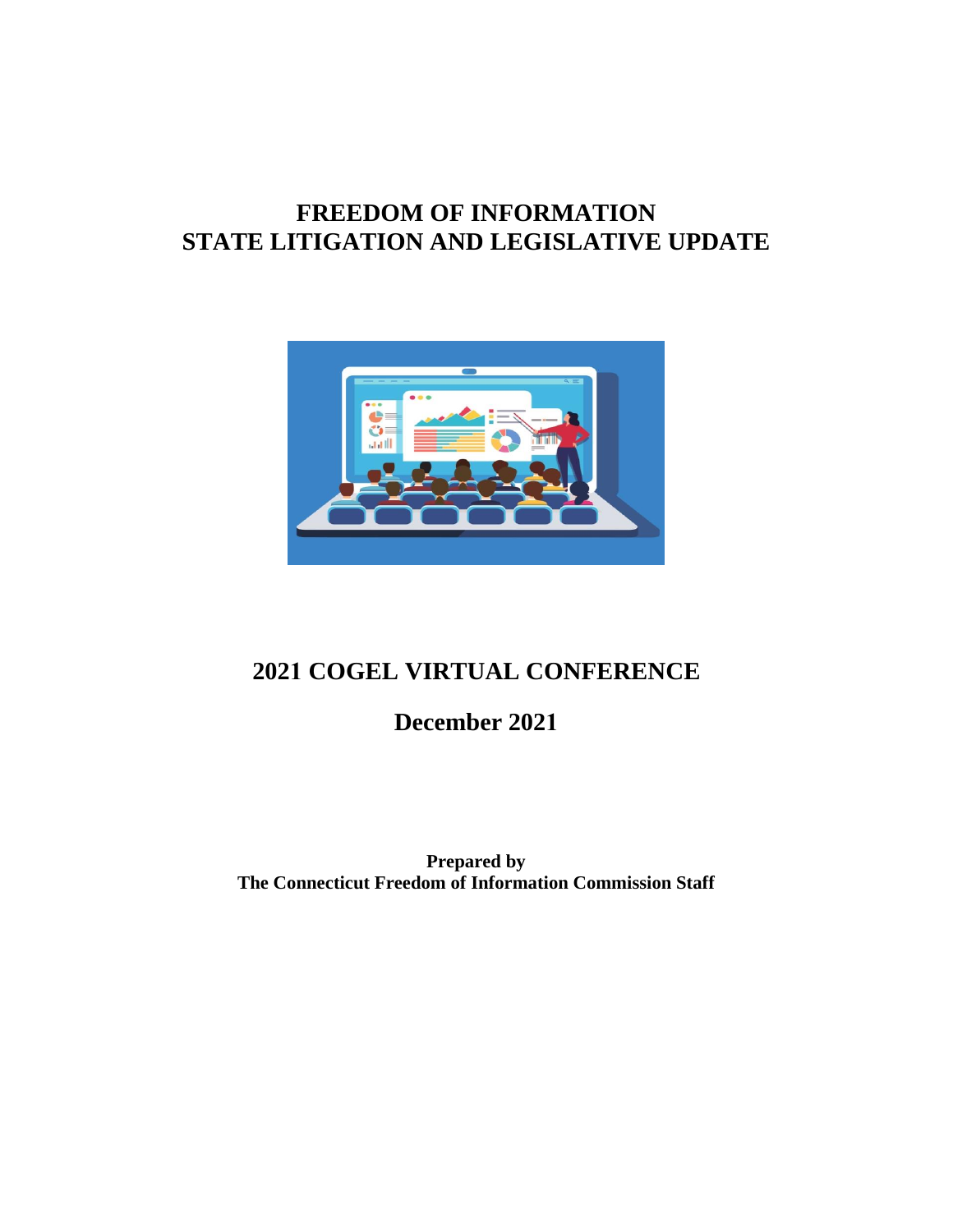### **Table of Contents**

| Topic                          |                                                |                                                                                   | Page |
|--------------------------------|------------------------------------------------|-----------------------------------------------------------------------------------|------|
| I.                             | Introduction                                   |                                                                                   | 1    |
|                                |                                                | II. What is a "Public Record"? What is a "Public Agency"?                         | 2    |
| III. Access to Public Meetings |                                                | 7                                                                                 |      |
|                                |                                                | IV. Access to Records                                                             |      |
|                                | a.                                             | Access to Records Pertaining to Police and<br><b>Correctional Officer Conduct</b> | 11   |
|                                |                                                | b. Records Maintained by a Law Enforcement Agency or<br>Department of Corrections | 14   |
|                                |                                                | c. Access to Education Records                                                    | 17   |
|                                |                                                | d. Access to Records Pertaining to Predecisional Deliberations                    | 19   |
|                                | V. Other Noteworthy Litigation and Legislation |                                                                                   |      |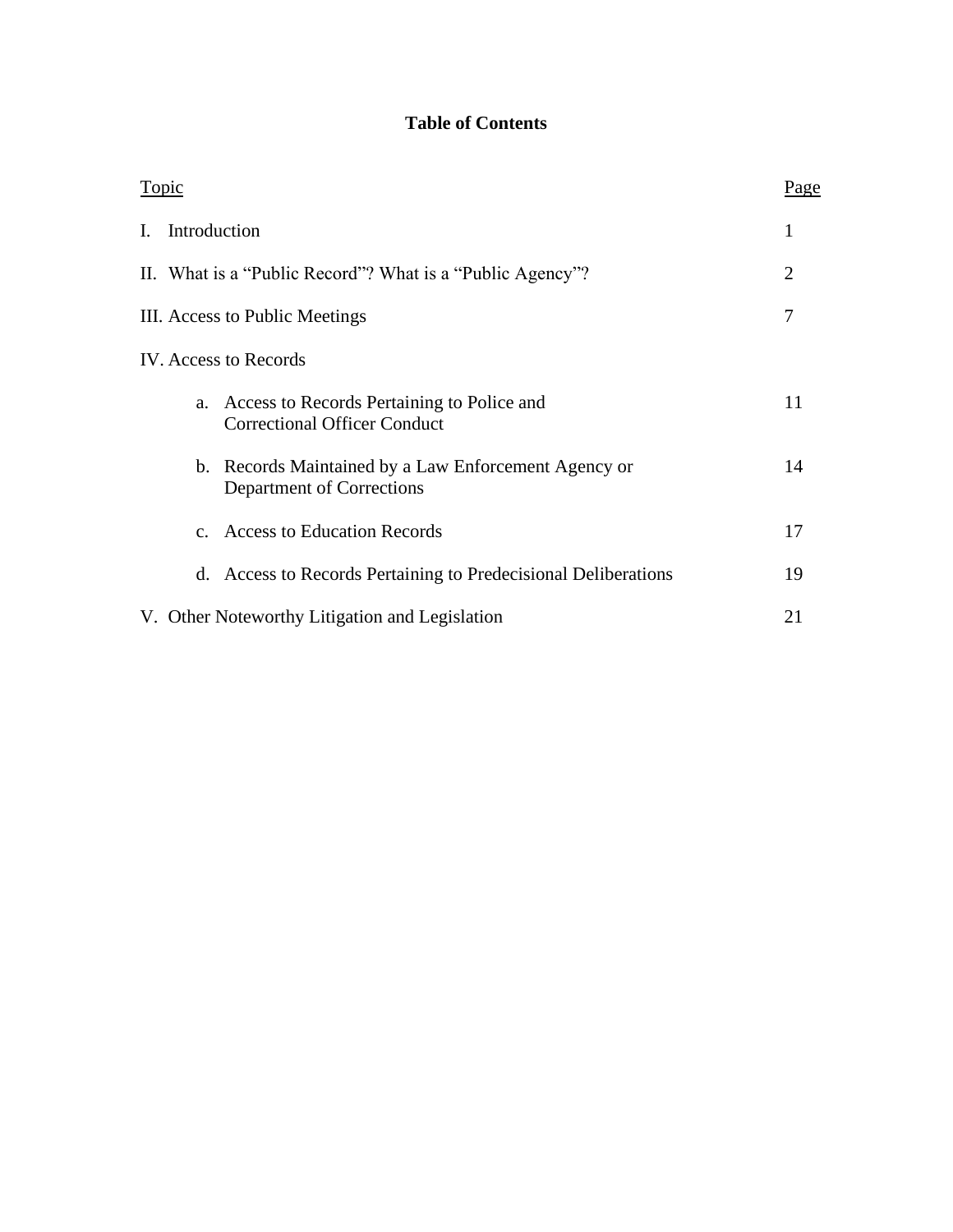### INTRODUCTION

The following is an overview of action in state legislatures and courts around the country involving public access issues since the last COGEL conference in December 2020. The report is not an all-inclusive study. It should, however, provide a picture of where states are standing on issues of government transparency. This year's report features court decisions issued through August 2021, and legislation enacted through October 2021.

Sources for this report include: *Access Reports,* the website for *The National Freedom of Information Coalition,* the website for *The New England First Amendment Coalition*, the website for *The Reporters Committee for Freedom of the Press,* and local online news websites.

Attorneys Danielle McGee and Paula Pearlman, both counsel to the Connecticut Freedom of Information Commission, compiled and edited this year's report.

Special thanks to Harry Hammitt, editor, and publisher of *Access Reports*; Zack Hyde, Mary Schwind, Thomas Hennick, and Colleen Murphy at the Connecticut Freedom of Information Commission; and our open government colleagues who shared new legislation and recent court decisions from their respective states.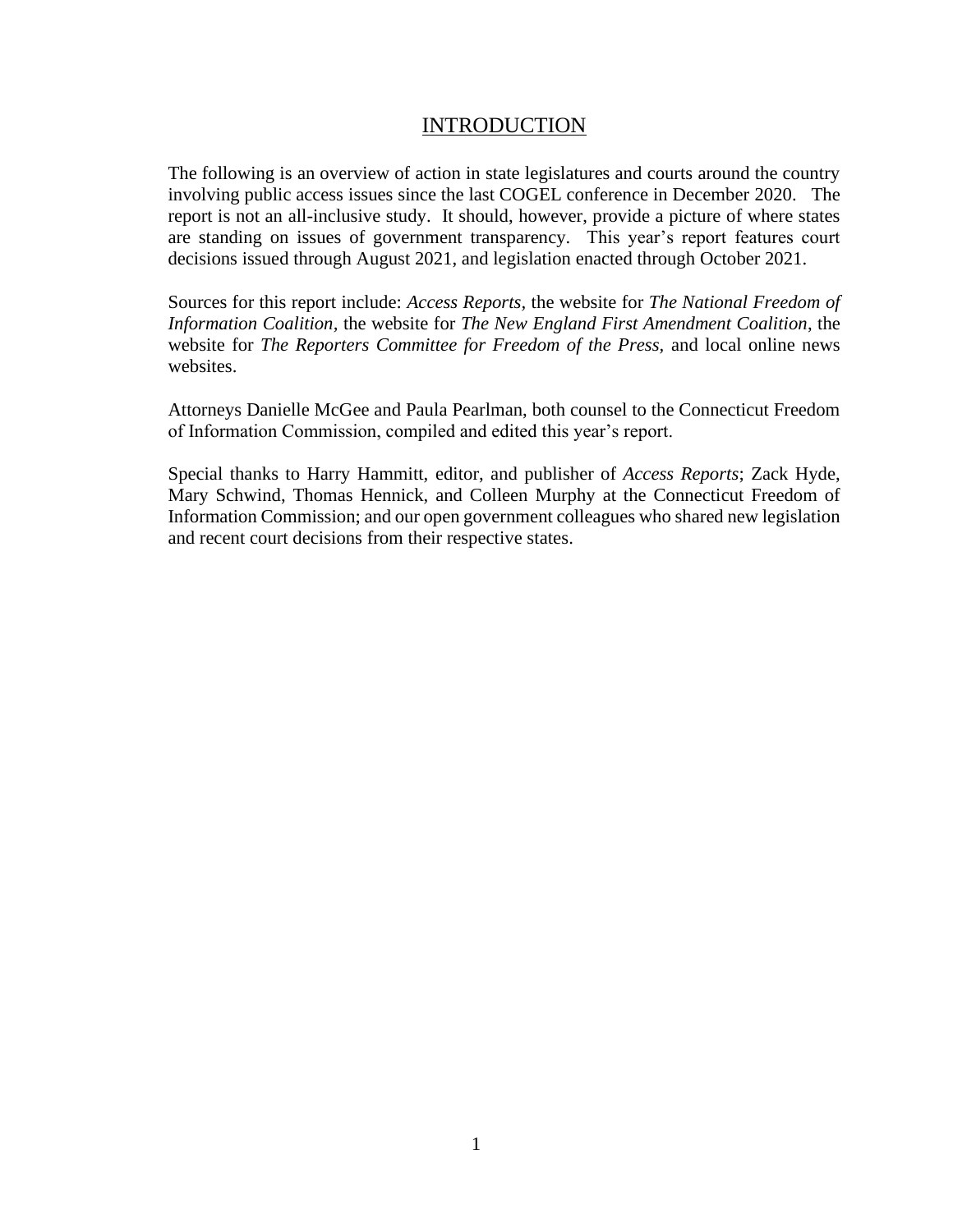#### **Freedom of Information Litigation and Legislation Update**

#### ❖ **What is a "Public Record"? What is a "Public Agency"?**

Freedom of information laws generally provide access to "public records" filed with or kept by a "public agency." Below are summaries of court decisions and an advisory opinion addressing whether and to what extent certain entities, and documents filed with or kept by a public agency, are subject to such laws:

#### ➢ *Litigation:*

#### ▪ *Illinois:*

#### **Better Gov't Ass'n v. City of Chicago**

(2020 IL App (1st) 190038, 2020 WL 4515997 (Aug. 5, 2020))

An appellate court affirmed an order directing the City of Chicago Office of the Mayor and Department of Public Health to search public officials' personal text messages and email accounts for public records.

The Better Government Association ("BGA") submitted two Freedom of Information ("FOI") Act requests to the City of Chicago Office of the Mayor and Department of Public Health (the "City") for records related to the discovery of lead in the drinking water at the Chicago Public Schools ("CPS"), including communications between certain named officials. The City produced some records, withheld others, but did not inquire into whether personal text messages and emails of the officials contained responsive records even when it was known that some of the officials had used their personal e-mail accounts to discuss the public's business. The City maintained that it had no obligation or ability to search personal accounts for responsive records.

The BGA appealed. The ultimate issue before the appellate court was the adequacy of the City's search for records. The BGA claimed that the City's search was inadequate because, at least with respect to the named officials' personal text messages and email accounts, the City had not performed any search. The City contended that they were not required to search their officials' personal accounts because the communications in those accounts were not subject to the FOI Act.

To qualify as a "public record", the record must pertain to public business rather than private affairs and must have been either (1) prepared by a public body, (2) prepared for a public body,  $(3)$  used by a public body,  $(4)$  received by a public body,  $(5)$ possessed by a public body, or (6) controlled by a public body.

The City did not contest that their officials' personal accounts contained records pertaining to the public's business, nor did they dispute that the defendants are "public bodies" under the FOI Act. Instead, they argued that the individual public officials are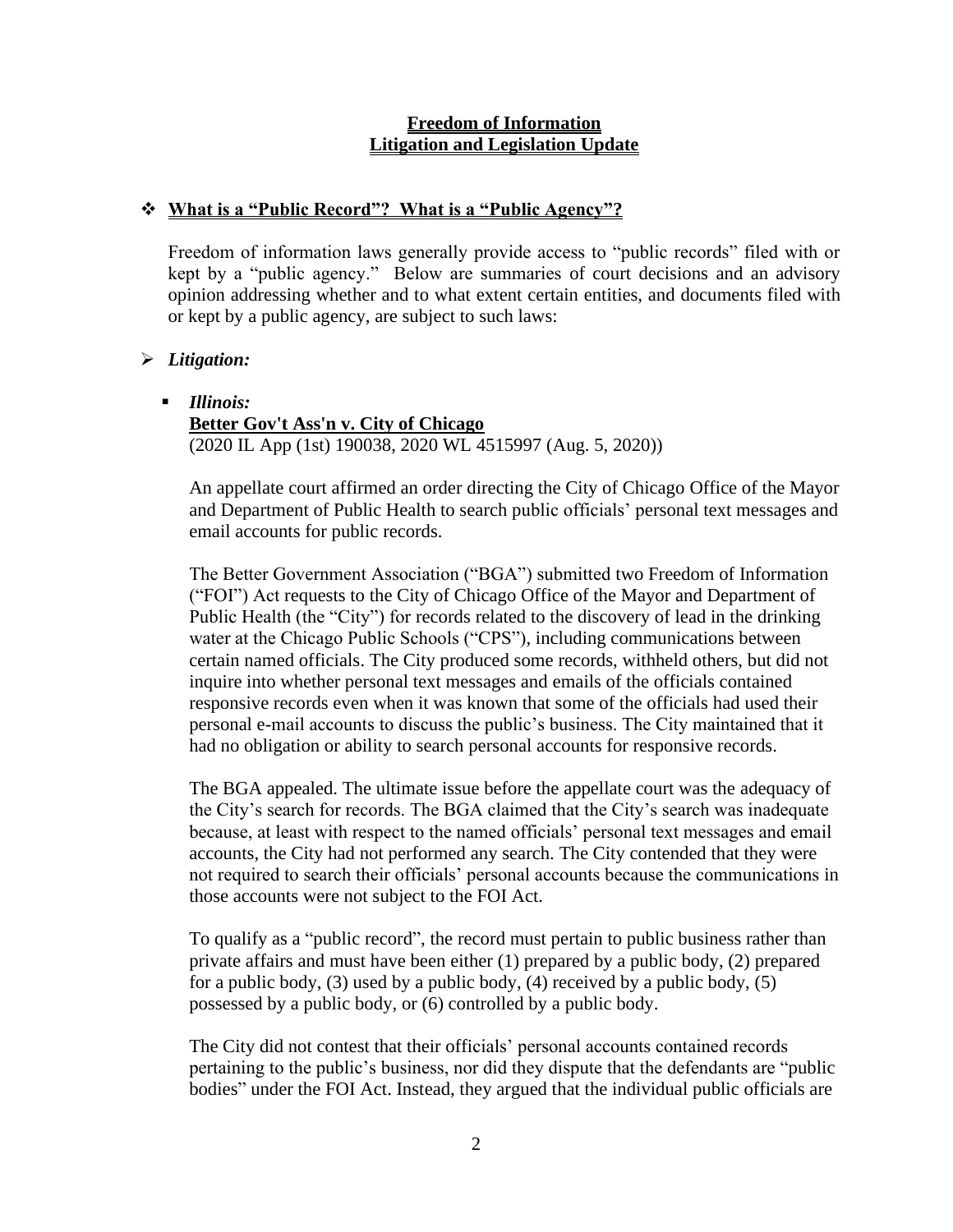not themselves public bodies and their personal emails and text messages are not public records because they were not prepared for, used by, received by, possessed by, nor controlled by a public body. They argued that the emails and messages lack "the requisite nexus to a public body."

The Court agreed with the City that the individual officials are not public bodies under FOI Act. However, the Court also noted that this does not mean that their communications about the public's business cannot be a public record. "Instead, it is sufficient that the communications were either prepared for, used by, received by, or in the possession of a public body." Because each official can *function* as a public body (e.g., the mayor or director of public health can make unilateral and binding decisions on their respective public bodies), the emails and texts from their personal accounts are "in the possession of" a public body within the meaning of FOI Act.

#### ▪ *Michigan:*

#### **Susan Bisio v. City of the Village of Clarkston**

(506 Mich. 37, 954 N.W.2d 95 (July 24, 2020))

The Michigan Supreme Court reversed the ruling of an appeals court finding that the city attorney for the City of the Village of Clarkston ("City") was not a public official within the meaning of Michigan's Freedom of Information ("FOI") Act; and therefore, the attorney's communications with a third party were not subject to the disclosure requirements of the Act. The Court held that the communications at issue were "public records" because the Office of the City Attorney is a "public body" subject to the FOI Act disclosure requirements.

The Plaintiff, Susan Bisio, filed a FOI Act request with the City seeking, inter alia, correspondence between the city attorney and a consulting firm pertaining to a development project and a vacant property within the city. The City denied the request with respect to records contained within the city attorney's file, contending that the records belonging to the attorney were not "public records" because the attorney was not a "public body" within the meaning of the FOI Act. The attorney contended that the records were never received or in the possession of the public body (the City). Bisio appealed.

The trial court ruled that because there was no evidence the city attorney ever shared the records with the City, those records never became public records. An appeals court affirmed on separate grounds, stating that the city attorney is merely the agent of a public body, that the FOI Act does not encompass an agent of a public body, and records in the possession of such an agent do not meet the definition of public records. On appeal, the Supreme Court concluded that the city attorney is a public official because the Office of the City Attorney is an "other body" within the definition of "public body" under the FOI Act. The Act defines "public body", in relevant part, as "any other body that is created by state or local authority or is primarily funded by or through a state or local authority…" According to the Court, since the "office of the city attorney" was created by City Charter, such office is a "public body" created by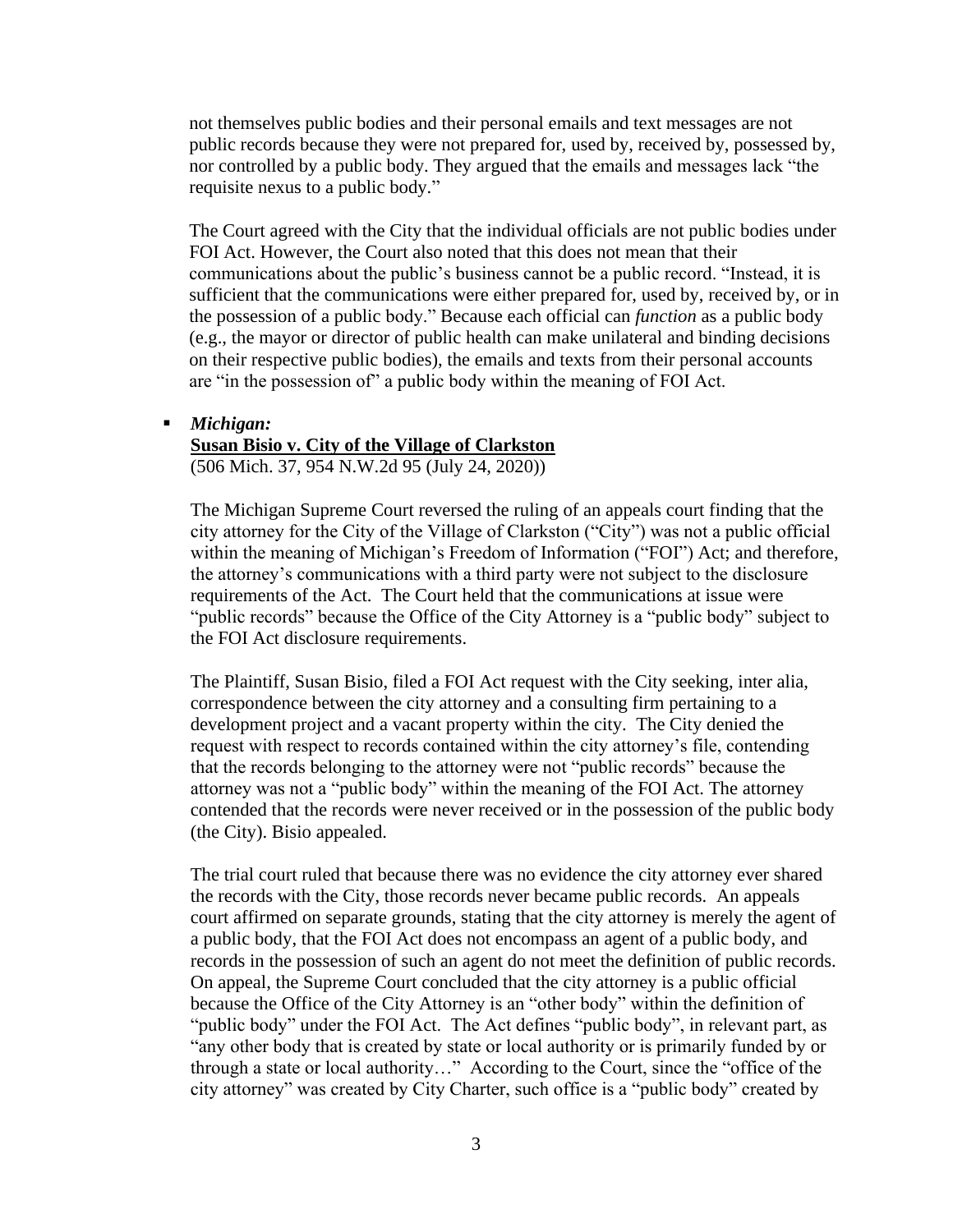local authority. Therefore, there was no need for the records at issue to be shared with any other public body, in order for them to become "public records."

The Court summarized its position as follows: "[u]nder [the] FOIA, a 'public record' is 'a writing prepared, owned, used, in the possession of, or retained by a public body in the performance of an official function, from the time it is created.' We reiterated that such 'public records' must be 'prepared, owned used, in the possession of, or retained by a *public body*' and not by a private individual or entity. In the instant case, the office of the city attorney constitutes such a 'public body' because it is an 'other body that is created by state or local authority' pursuant to [the FOIA]."

- *North Carolina:*
	- **S. Env't L. Ctr. v. N. Carolina R.R. Co.**

(2020 NCBC 61, 2020 WL 5224259 (N.C. Super. Aug. 20, 2020))

Although the North Carolina Railroad Company ("NCRR") is a corporation that is owned 100% by the State of North Carolina and operates solely for the benefit of its residents, a court determined it is not a public body and therefore is not subject to the Public Records Act ("PRA").

A public records request was made by the Southern Environmental Law Center to NCRR's president seeking to inspect records related to a certain rail project. NCRR declined to respond on the basis that it is not subject to the PRA. The requester appealed.

The court examined two prior court decisions analyzing whether private entities with "substantial relationships" with state government were subject to the PRA. Factors examined included, but were not limited to: "the level of 'supervisory responsibility and control' the government has over the entity"; whether, upon dissolution, the entity would transfer its assets to the government; whether all vacancies of the board of directors are subject to the government's approval; whether any lease agreement provides that the entity occupy premises owned by the government under a lease for \$1 per year; whether the government conducts any supervisory audit of the entity's books; whether the entity reports its charges and rates to the government; whether the entity was financed by government bond orders; whether revenue collected pursuant to the bond orders is revenue of the government; and whether the entity would not change its corporate existence or amend its articles of incorporation without the government's written consent; and whether the entity performed a "public and government function, exercised for a public purpose."

Here, the court focused on legislative history and concluded that the legislature did not intend to subject the NCRR to the PRA, explicitly or implicitly. In fact, the court noted several instances in which the legislature seemingly expressed its intent that the NCRR should not be considered an agency of the State, and therefore subject to the PRA. For example, the legislature enacted legislation that allowed the NCRR's Board of Directors to request liability coverage under the State's liability insurance policy for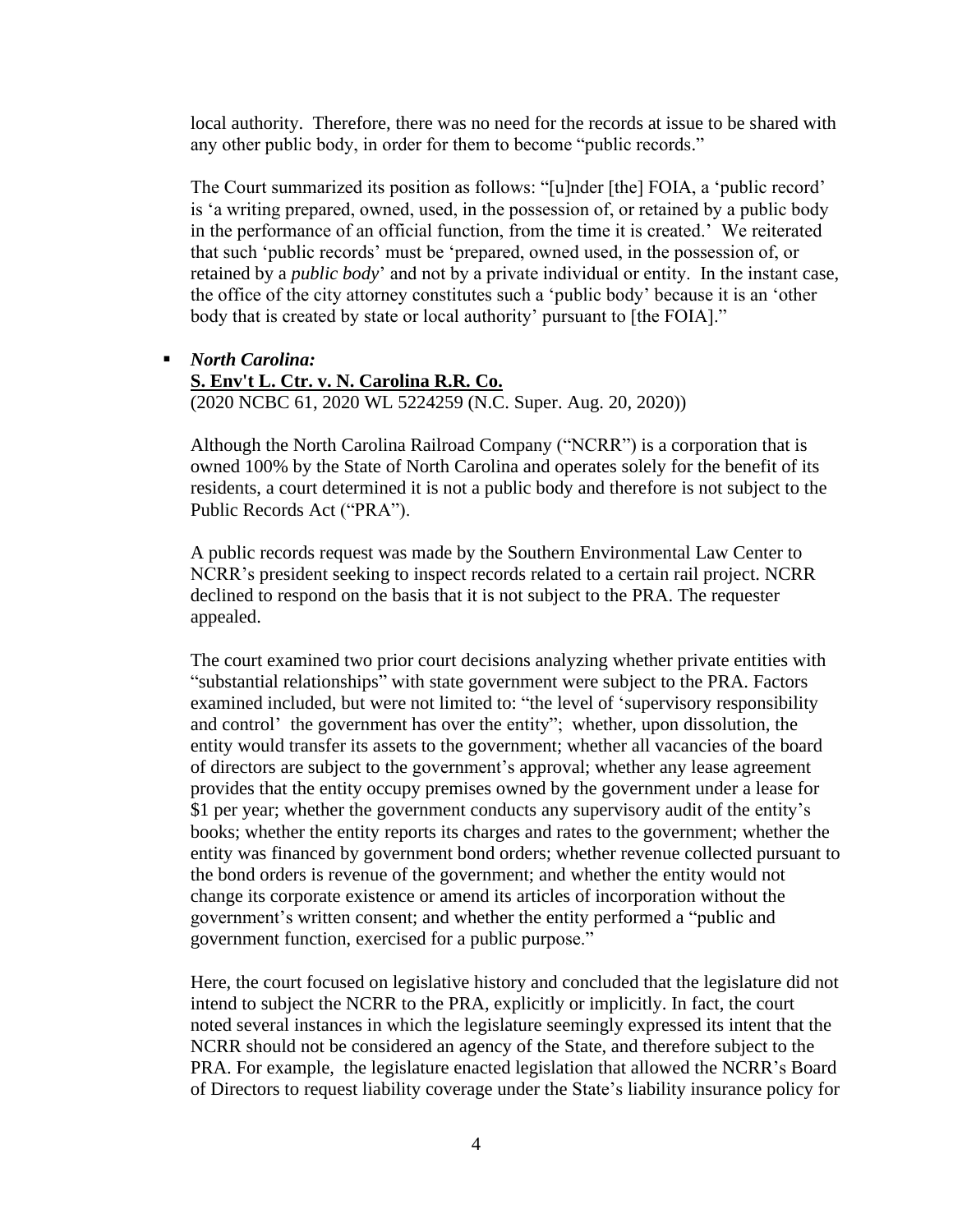its officers, directors, and employees. In the legislation, the legislature declared that such coverage "shall not be construed as defining the [NCRR] as a public body or as defining its officers, directors, or employees as public officials or employees for any other purpose." The court also pointed out that the legislature required the NCRR to comply with more public reporting requirements than other private entities.

▪ *Washington:*

**Beauregard v. Washington State Bar Ass'n** (197 Wash. 2d 67, 2021 WL 503316 (Feb. 11, 2021))

The Supreme Court ruled that the Washington State Bar Association ("WSBA") is not a public agency subject to the Open Public Meetings Act ("OPMA").

A member of the WSBA alleged that the WSBA's executive director was terminated during an illegal executive session in violation of the OPMA and moved the court for an order reinstating the executive director.

The Supreme Court concluded that the WSBA is not a public agency subject to OPMA because it existed as a voluntary association before the passage of the Washington State Bar Act, and therefore, was not "created by or pursuant to statute." The OPMA defines "public agency" as "[a]ny state board, commission, committee, department, educational institution, or other state agency which is created by or pursuant to statute, other than courts and the legislature."

The Court reasoned that the WSBA existed and was formed as a voluntary association in the late 1800s. In 1933, the State Bar Act was adopted, requiring membership for anyone who was licensed to practice law in the state. However, the WSBA is not a creature of statute and was not created by or pursuant to statute. Additionally, the Court found that WSBA does not function "pursuant to" statute, but instead "pursuant to the court's authority to regulate the practice of law."

#### ➢ *Advisory Opinion:*

#### ■ *New Mexico:*

#### **Attorney General, Inspection of Public Records Act Complaint – Robert Trapp (December 2, 2020)**

The Office of the Attorney General ("OAG") opined that when the Office of the Medical Investigator ("OMI") acts as a contractor for tribal and federal agencies, the records of those services are "public business" and subject to the Inspection of Public Records Act ("IPRA").

In April 2019, a complaint was submitted to the OAG alleging that the OMI violated the IPRA by failing to provide records responsive to a records request. The OMI acknowledged that records relating to the work that it conducts on state land is "public business." However, OMI claimed that records relating to the work that it performs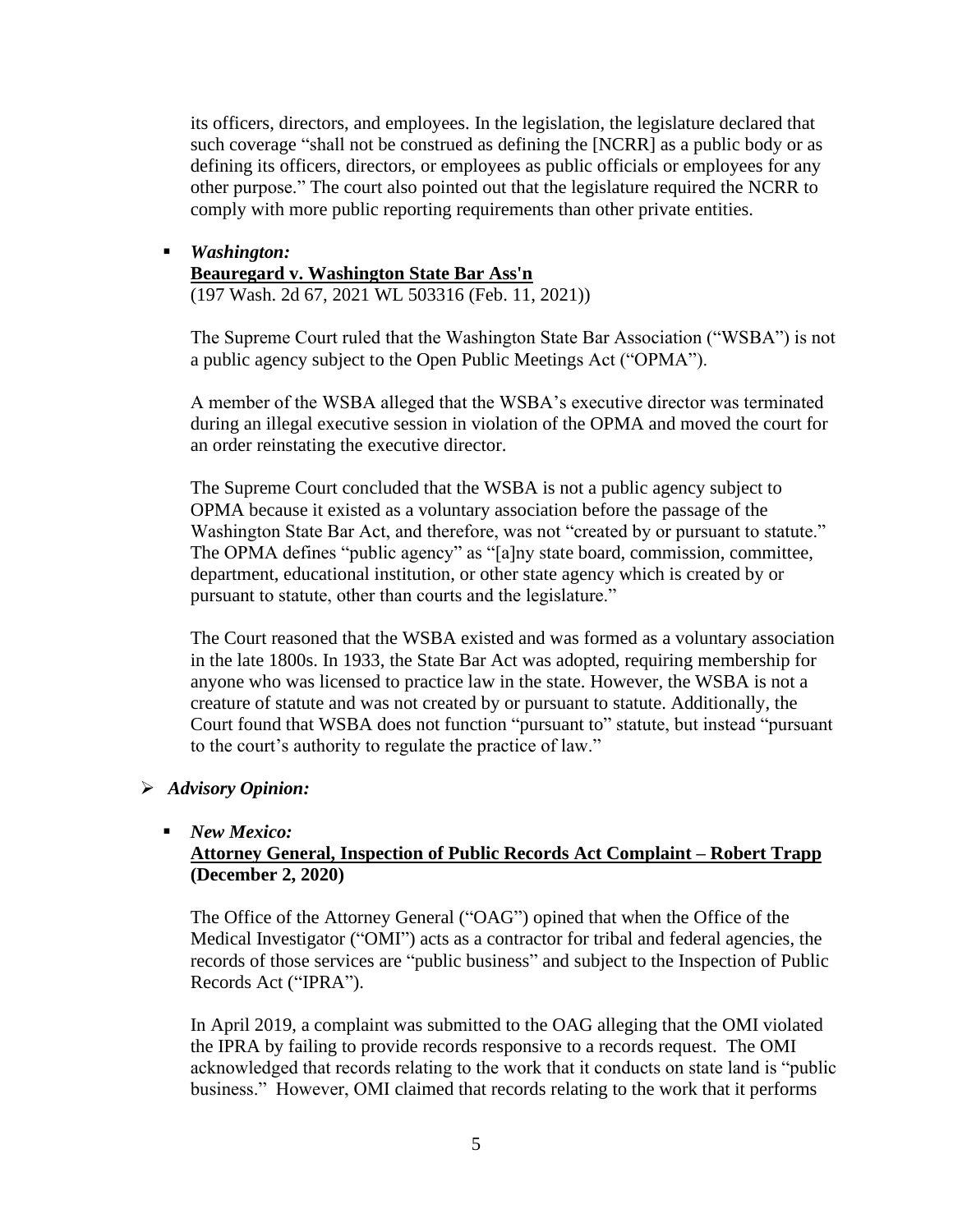on tribal and federal land did not constitute "public business" for the purposes of IPRA.

After consideration of the following factors, the OAG concluded that OMI's work on tribal or federal land is "public business": "OMI is a statutorily-created state agency…[and although]… OMI must receive financial compensation from tribal or federal governments for performing work on their lands, it is also indisputable that some amount of state resources is still being used when performing such services [i.e., time and dedication of state employees]." In addition, OMI "engages in its work on tribal and federal land only when being reimbursed pursuant to 'a legal contract or…agreement.'… These contracts and agreements, to which OMI is a party, are certainly public records given that they inherently involve public expenditures and receipts."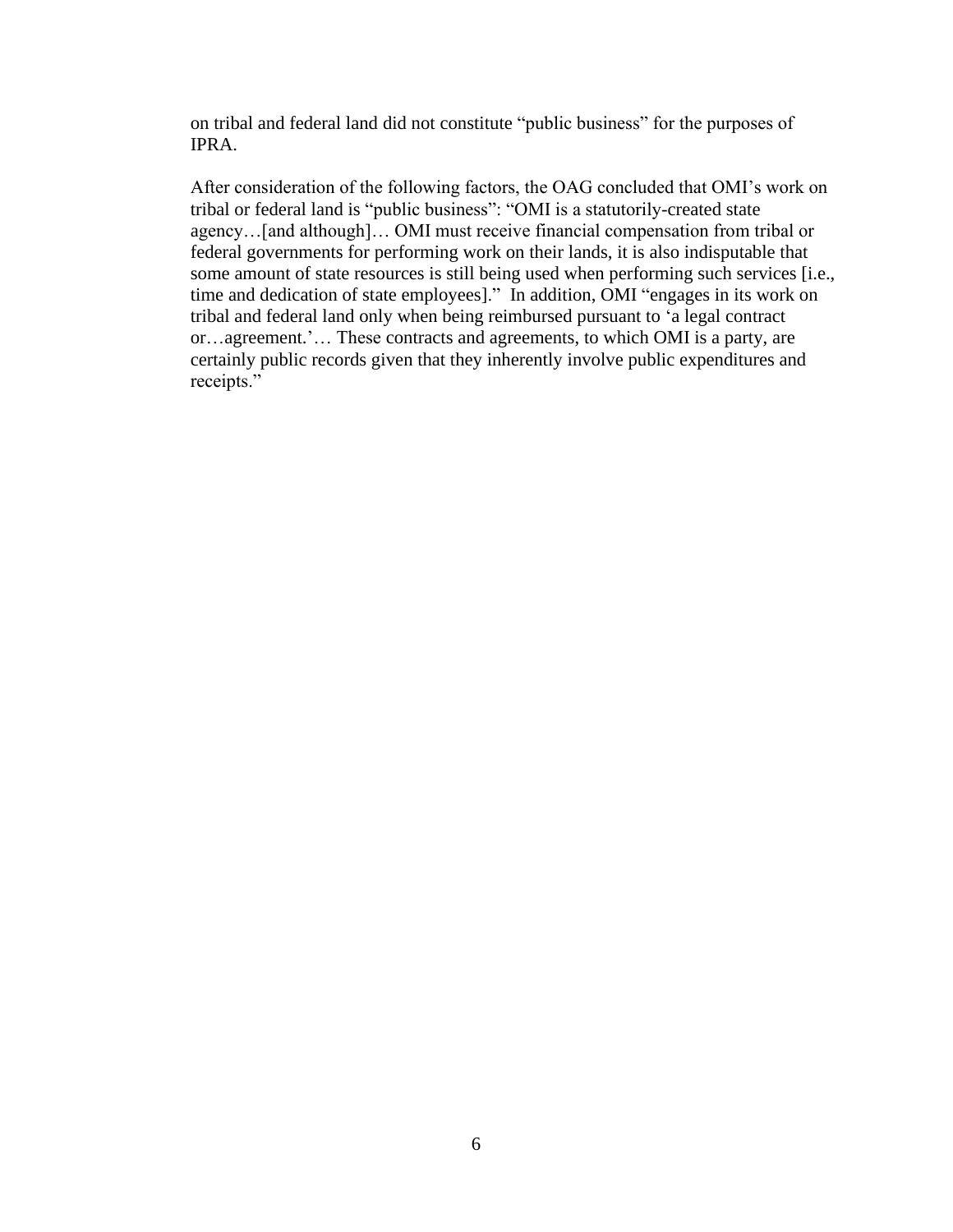#### ❖ **Access to Public Meetings**

Public access to meetings of governmental bodies is essential to the preservation of a democratic society. Open meeting laws help to protect transparency in government and preserve the public's right to access such meetings, with exceptions (e.g., executive sessions). Below are some examples of situations where various courts and legislatures addressed the public's right to access public meetings:

#### ➢ *Litigation:*

#### ▪ *Connecticut:*

#### **City of Meriden v. Freedom of Information Commission**

(191 Conn. App. 648 (August 6, 2019), *affirmed* 338 Conn. 310 (March 12, 2001)

The Supreme Court affirmed the decision of an appellate court that a gathering of four political leaders of a city council (i.e., the leadership group) with the city's mayor and the retiring city manager, to discuss the search for a new city manager, did not constitute a "meeting" under the Freedom of Information ("FOI") Act and therefore did not violate the open meetings requirements under the Act.

After gathering with the mayor and city manager, the leadership group agreed to submit a resolution for action by the full city council to create a city manager search committee. The group drafted a resolution, which included the names of people to be appointed and detailed the duties of the committee. The leadership later introduced the resolution at a city council meeting, which was placed on the council's consent calendar, and adopted without discussion or change.

The Court agreed with the appellate court in that a gathering of the city council's fourmember leadership group with the mayor and then-city manager was not a "hearing or other proceeding" and therefore was not a "meeting" within the meaning of the FOI Act. Under the FOI Act, "hearing or other proceeding" connotes a formal process by which official business is authorized to be conducted. In this case, the Court emphasized that the mayor and retiring city manager had no authority to create the city manager search committee and that the leadership group was not formed with any official resolution of the city council and had no independent, express authority to take action regarding the formation of a search committee. The Court also concluded that there was no statute, ordinance, bylaw, or other legal source of power granting the group any authority to act, as a group or on behalf of the city council. Consequently, because the gathering did not constitute a "hearing or other proceeding of a public agency," it was not a meeting under the FOI Act.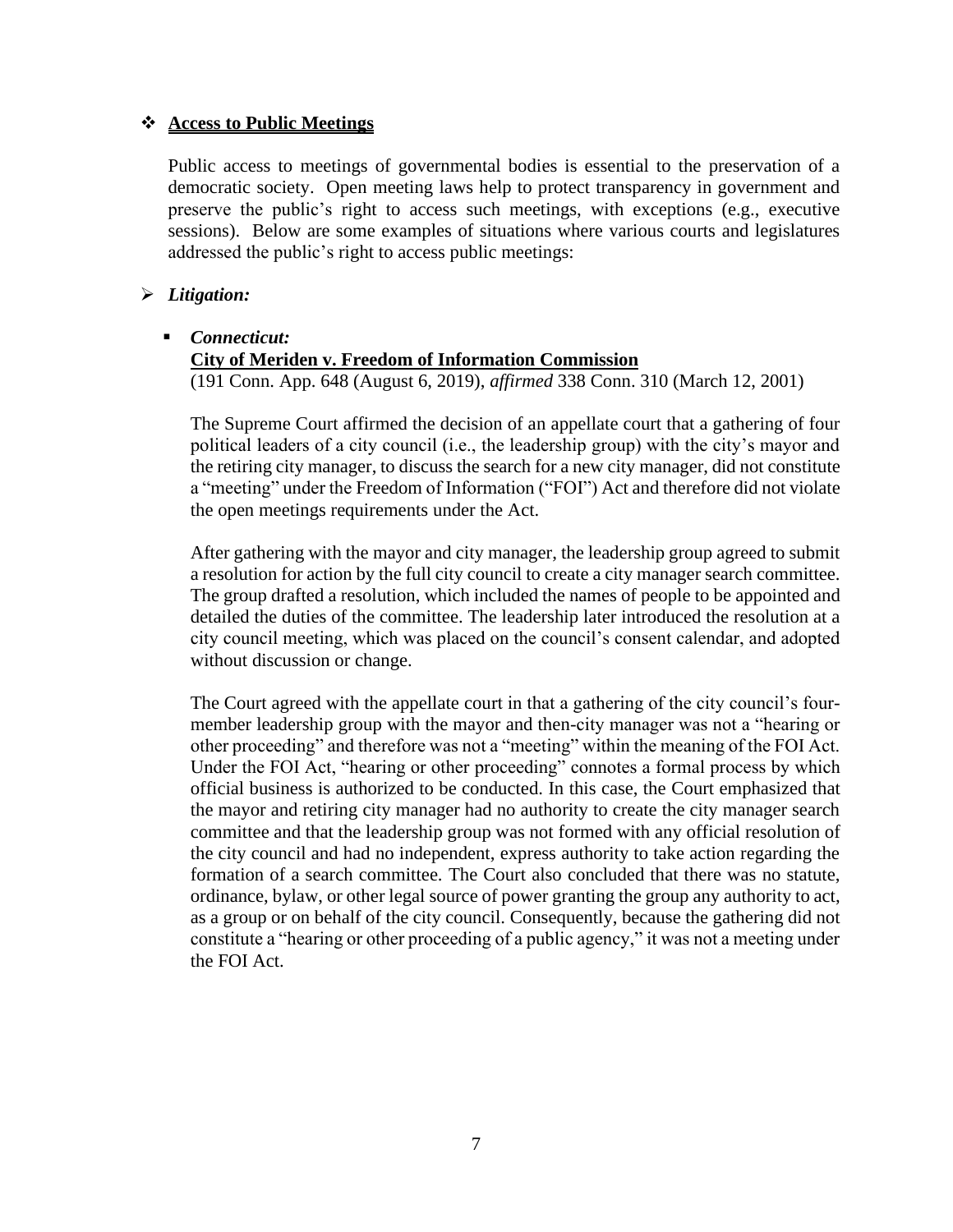#### ➢ *Legislation:*

▪ *Colorado:*

**House Bill 21-1025,** *An Act Concerning a Clarification Under the Colorado Open Meetings Law of the Requirement Governing Communication by Electronic Mail that Does Not Relate to the Substance of Public Business.*

The bill clarifies that the following electronic communications shall not be considered a "meeting": electronic communications between elected officials that does not relate to the merits or substance of pending legislation or other public business, including electronic communications regarding scheduling and availability or electronic communications that are sent by an elected official for the purpose of forwarding information, responding to an inquiry from an individual who is not a member of the state or local public body, or posing a question for later discussion by the public body.

#### **House Bill 21-1278,** *An Act Concerning Meeting Requirements for the Boards of Special Districts.*

The bill allows boards of special districts to hold meetings in person, telephonically, electronically or in "other virtual place, or combination of such means." The bill also requires that the meeting notice of all board meetings that are held telephonically, electronically or by other means (not including in person), must include the method or procedure (including the conference number or link), by which members of the public can attend the meeting.

▪ *Connecticut:*

**Public Act No. 21-2 (June Special Session),** *An Act Concerning Provisions Related to Revenue and Other Items to Implement the State Budget for the Biennium Ending June 30, 2023.*

Section 149 of Public Act No. 21-2 authorizes public agencies to hold public meetings solely or in part using electronic equipment until April 30, 2022 and establishes requirements and procedures for holding such meetings. Among other requirements, the bill requires that a public agency post meeting notices and agendas that include instructions for the public to attend and provide comment or otherwise participate in the meeting, if permitted. If a public agency intends to hold a regular meeting solely using electronic equipment, the agency must provide any member of the public, upon request, with a physical location and any electronic equipment necessary to attend the meeting in real-time and must record or transcribe such meeting (except for executive sessions).

*Maine:* 

**Chapter 290 Public Law (S.P. 40 - L.D. 32),** *An Act Regarding Remote Participation in Public Proceedings*.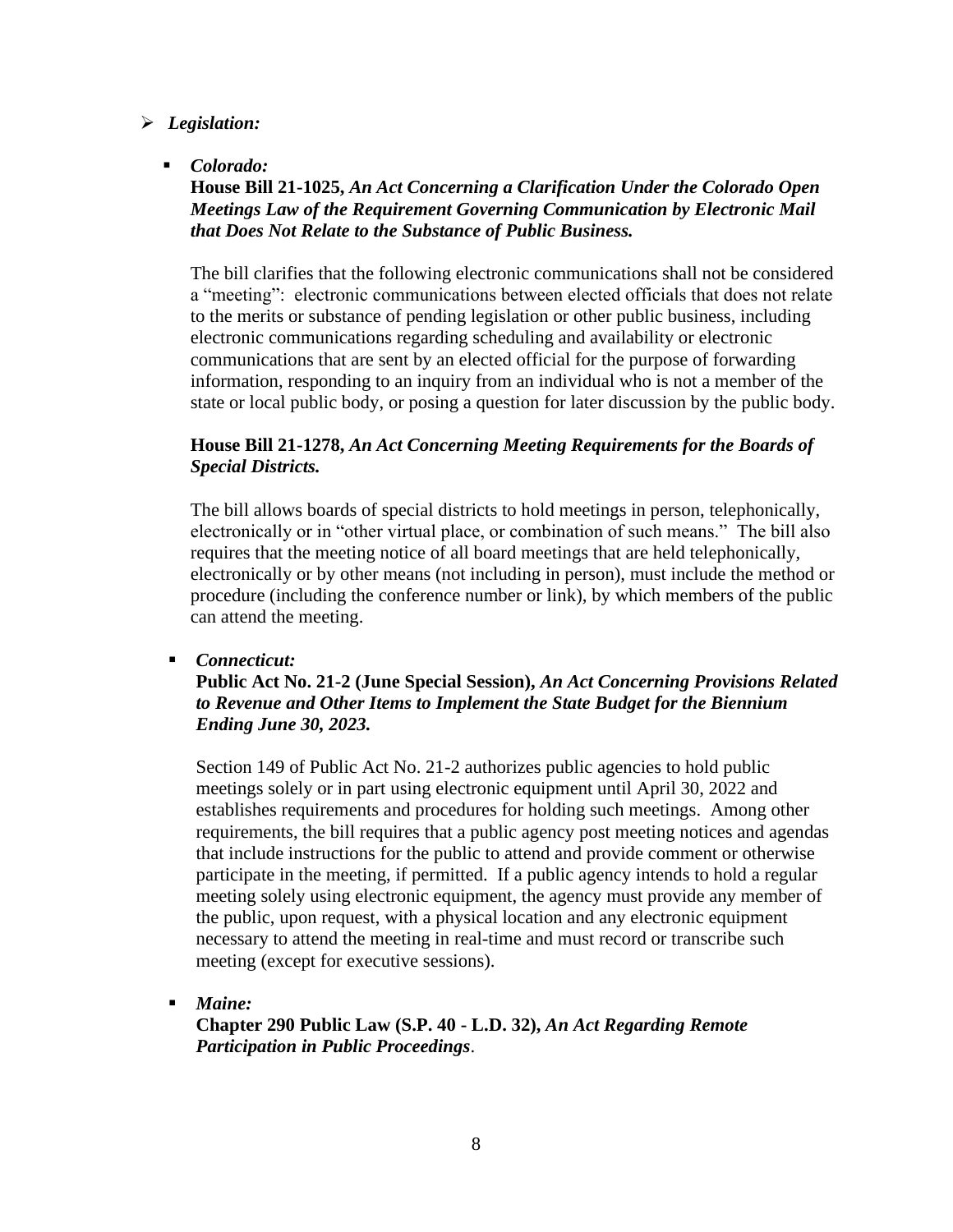The bill allows certain public bodies to participate in a public proceeding using remote methods only under specific delineated conditions including, but not limited to: agency must first adopt a written policy governing participation in public proceedings held by remote methods; the policy adopted must provide that members are expected to be physically present for public proceedings except if not practicable (e.g., emergency or urgent issue, illness, temporary absence outside of jurisdiction, must travel significant distance, geography impedes or slows travel); agency must provide the public a meaningful opportunity to attend; all votes taken must be taken by roll call vote that can be seen and heard if using video technology, and heard if using only audio technology; all documents and other materials considered by the public body must be made available, electronically or otherwise, to the public to the same extent customarily available to members of the public who attend in person, as long as additional costs are not incurred. In addition, the bill specifically prohibits agencies from conducting public proceedings by text-only means such as e-mail, text messages or chat functions.

▪ *New York:*

#### **Senate Bill 1150A (Chapter 481),** *An Act to Amend the Public Officers Law, in Relation to Making Certain Documents Available for Open Meetings.*

The bill requires that certain records be made available to the public prior to a public meeting. Under the bill, agency records available to the public, as well as any proposed resolution, law, rule, regulation, policy, or any amendment thereto, that is scheduled to be the subject of discussion by a public body during an open meeting must be made available, upon request, to the extent practicable at least 24 hours prior to the meeting during which the records will be discussed. If the agency maintains a regularly and routinely updated website and utilizes a high speed internet connection, such records must be posted on the website to the extent practicable at least 24 hours prior to the meeting.

#### **Senate Bill 4704A,** *An Act to Amend the Public Officers Law, in Relation to Requiring that Minutes of Meetings of a Public Body be Posted on its Website***.**

The bill requires public bodies that maintain a regularly and routinely updated website and utilize a high-speed internet connection to make meeting minutes available on the public body's website within two weeks of such meeting. Unabridged video recordings, unabridged audio recordings, or unabridged written transcripts may be posted in lieu of minutes. Nothing in the bill requires the public body to create minutes if such public body would not otherwise take them.

#### ➢ *Local Ordinance:*

#### ▪ *Philadelphia:*

**Bill No. 200541,** *An Ordinance Amending Chapter 21-1500 of the Philadelphia Code, entitled "Boards and Commissions – Public Deliberations"....*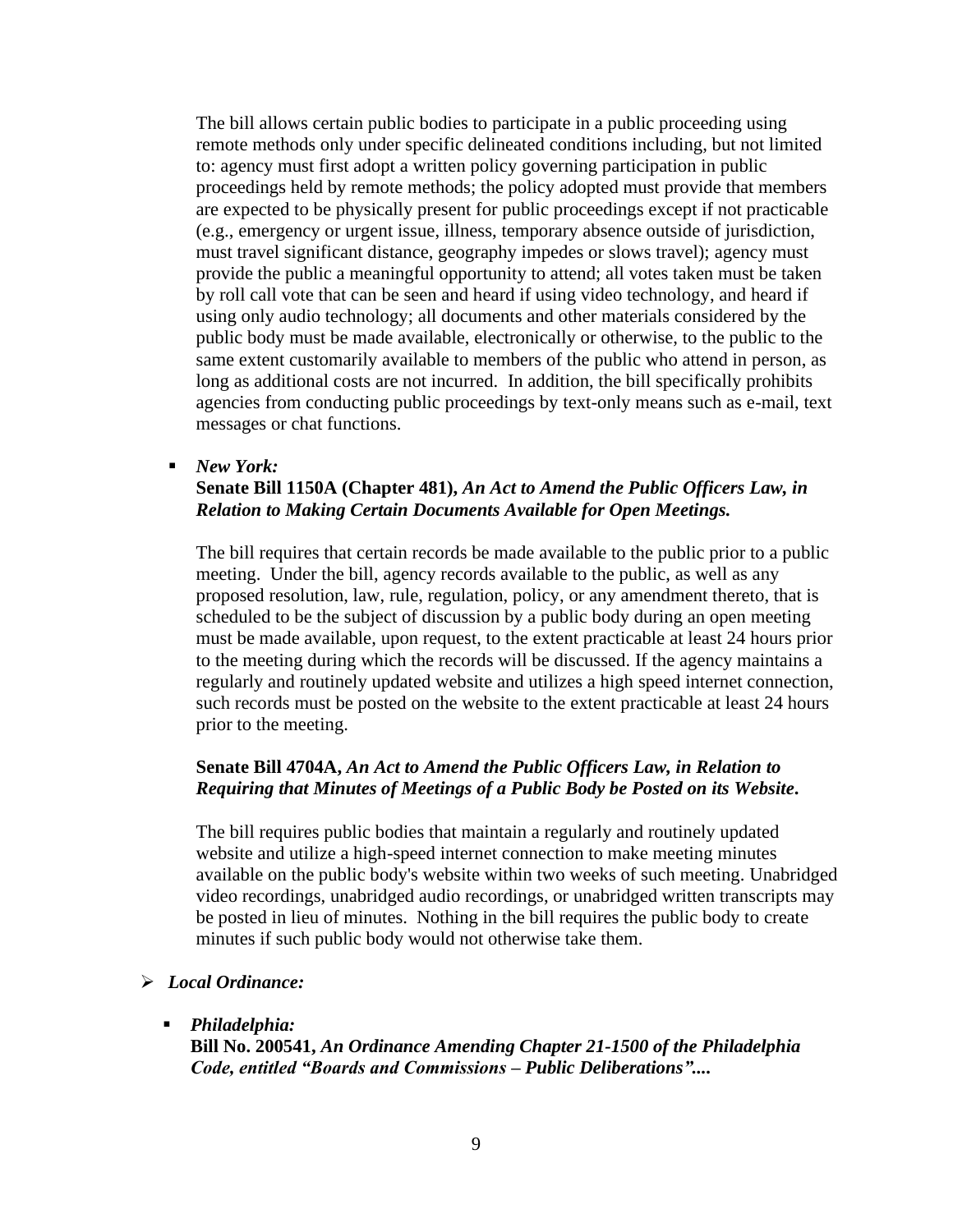The Council of the City of Philadelphia passed an ordinance requiring all boards and commissions to make a recording or prepare a transcript of any meeting that is otherwise open to the public, and to promptly make such recordings and transcriptions available to the public within 10 days, without charge, on a City website associated with the board or commission.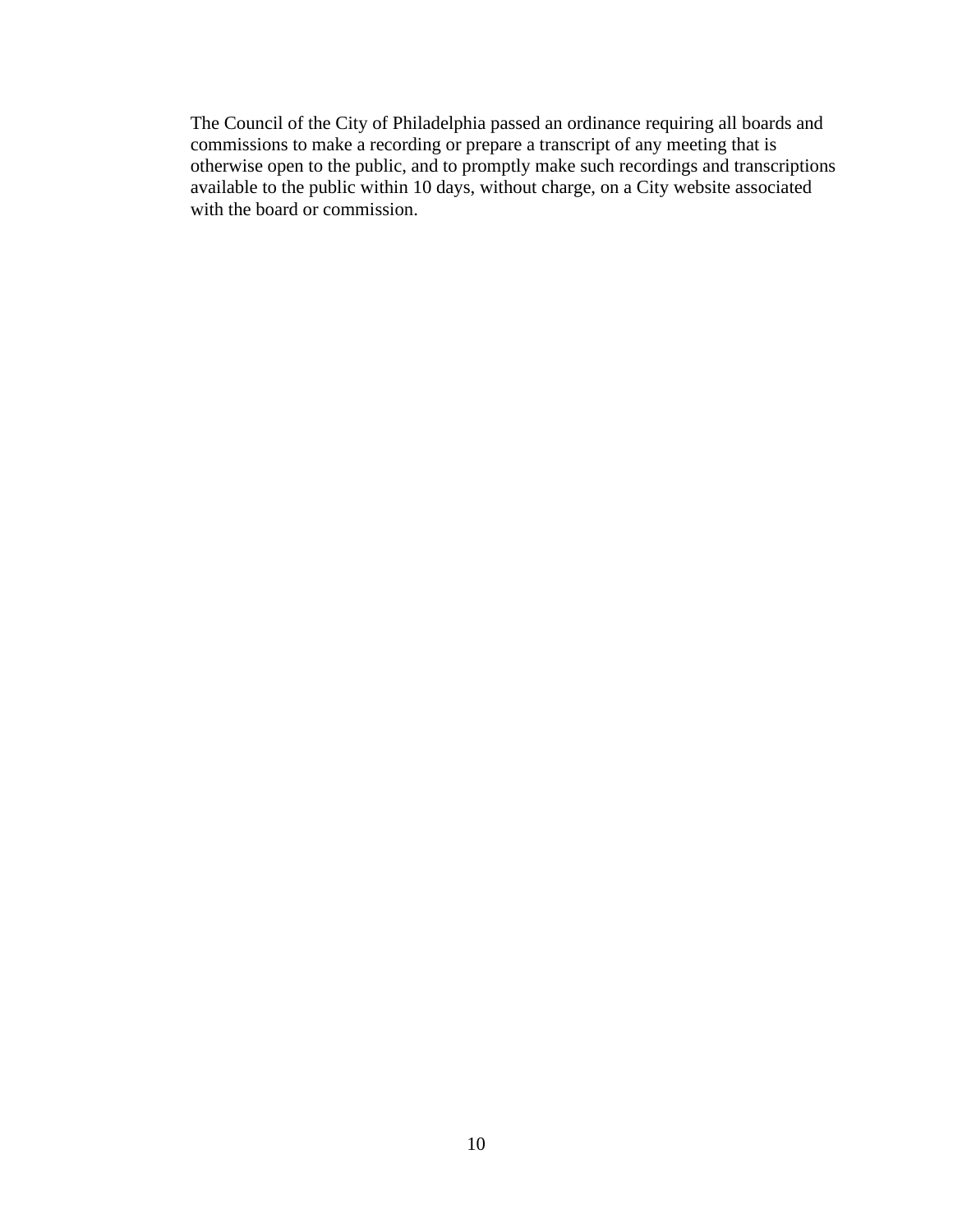#### ❖ **Access to Records Pertaining to Police and Correctional Officer Conduct:**

Below are summaries of court decisions and legislation concerning access to records pertaining to police misconduct:

#### ➢ *Litigation:*

#### ▪ *New Hampshire:* **New Hampshire Ctr. for Pub. Interest Journalism, et al., v. New Hampshire Dep't of Justice** (173 N.H. 648m, 247 A.3d 383 (October 30, 2020))

The New Hampshire Supreme Court held that the Exculpatory Evidence Schedule ("EES"), a list of police officers who have engaged in misconduct reflecting negatively on their credibility or trustworthiness, is not exempt from disclosure under New Hampshire's Right-to-Know Law ("RTKL") as either an "internal personnel practice" or a "personnel file". Nonetheless, the Court vacated the lower court's denial of the New Hampshire Department of Justice's ("DOJ") motion to dismiss and remanded for the trial court to consider, in the first instance, whether the EES is an "other file[ ] whose disclosure would constitute an invasion of privacy."

Media outlets filed a RTKL request to the DOJ for the then-most recent list, and the DOJ provided a version which was redacted to exclude any personally identifying information. The EES is a spreadsheet containing officer name; department; date of incident; date of notification; and category of behavior resulting in being placed on the list. The EES does not physically reside in any one officer's personnel file.

The Plaintiff brought action seeking a declaration that the EES should be made public pursuant to the RTKL, excluding only officers with pending challenges to their listing. The trial court denied the DOJ's motion to dismiss, rejecting the claim that the EES is barred from disclosure under the RTKL on the basis that it relates to "internal personnel practices" or because it constitutes a "personnel" or "other file[] whose disclosure would constitute an invasion of privacy.

On appeal, the Supreme Court agreed that disclosure of the EES is not prohibited. The Court stated: "[b]y its express terms, [the RTKL exemption] pertains only to information maintained *in a police officer's personnel file*." Because the EES is a list of multiple officers that does not physically reside in any specific police officer's personnel file and is not even maintained by police staff, it cannot be considered part of the personnel file. The court further clarified that the focus of the exemption is on information maintained in the personnel file of a specific police officer. The EES is maintained by the DOJ, not the individual law enforcement agency. Had the legislature intended it to apply more broadly to personnel *information*, regardless of where it is maintained, it would have said so. The Supreme Court rejected the DOJ's argument that the EES is exempt from disclosure because it pertains to "internal personnel practices," as relying on bad caselaw that the Court directly overruled.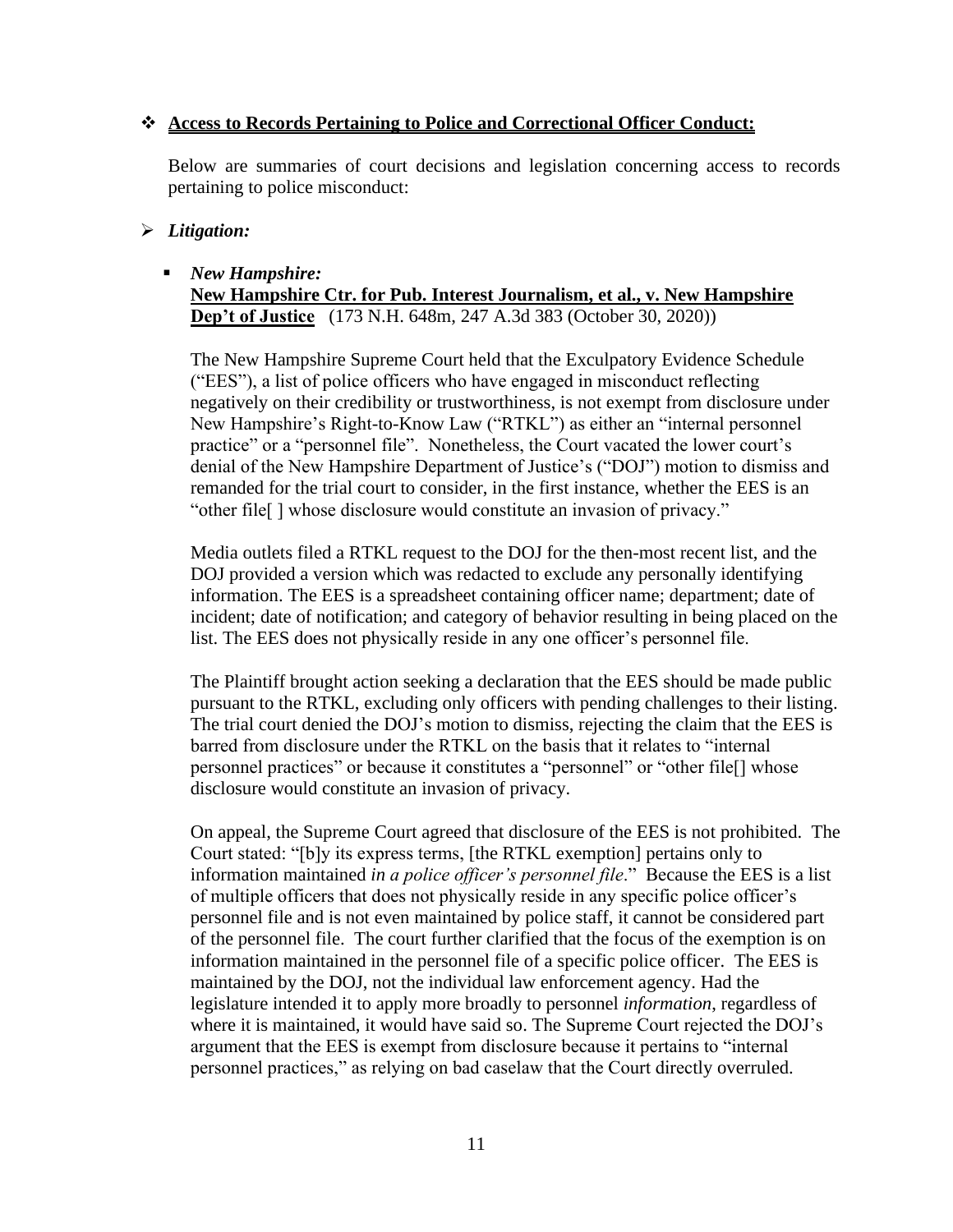However, for the first time, the DOJ alternatively argued that the EES constitutes an "other file[ ] whose disclosure would constitute an invasion of privacy" and asserted disclosure would constitute such invasion of privacy under the Court's customary balancing test. Because this issue was not ruled upon by the trial court, the Supreme Court remanded the issue to be litigated.

### ▪ *New York:* **New York C.L. Union v. City of Syracuse**

(72 Misc. 3d 458, 148 N.Y.S.3d 866 (N.Y. Sup. Ct. May 5, 2021))

A trial court ruled that the City of Syracuse and its Police Department ("City") properly responded to a request from the New York Civil Liberties Union ("NYCLU") for police department disciplinary records.

The NYCLU requested several records from the Syracuse Police Department, including disciplinary records. The City refused to disclose disciplinary records related to complaints not yet substantiated.

The NYCLU appealed, alleging that the denial was unlawful and in contravention of the recent repeal of Civil Rights Law ("CRL") section 50-a, which they argued requires disclosure of all disciplinary records regardless of status or disposition. Under section 50-a, an agency could deny FOI Law requests which sought personnel records of police officers, which included documents related to misconduct or rule violations.

The City contended that the records were exempt from disclosure pursuant to the Freedom of Information ("FOI") Law privacy exemption. The City also asserted that the repeal of section 50-a did not result in a change of the FOI Law "resulting in police officers being treated less favorably than other public employees." The court agreed with the City in that the legislature did not change the already existing exemption for invasion of privacy. Relying on precedent, the court concluded that the release of unsubstantiated claims has been found to be prohibited by existing law as an unwarranted invasion of privacy. According to the Court, "the public interest in the release of unsubstantiated claims do[es] not outweigh the privacy concerns of individual officers."

#### ➢ *Legislation:*

### ▪ *California:*

#### **Senate Bill 16 (Chapter 402),** *An Act to Amend…the Penal Code, Relating to Peace Officers.*

The bill expands the categories of police personnel records that must be made available for public inspection pursuant to the California Public Records Act. Such records include, but are not limited to, a record relating to (1) the report, investigation, or findings of an incident involving the discharge of a firearm at a person by an officer; (2) the report, investigation, or findings of an incident involving the use of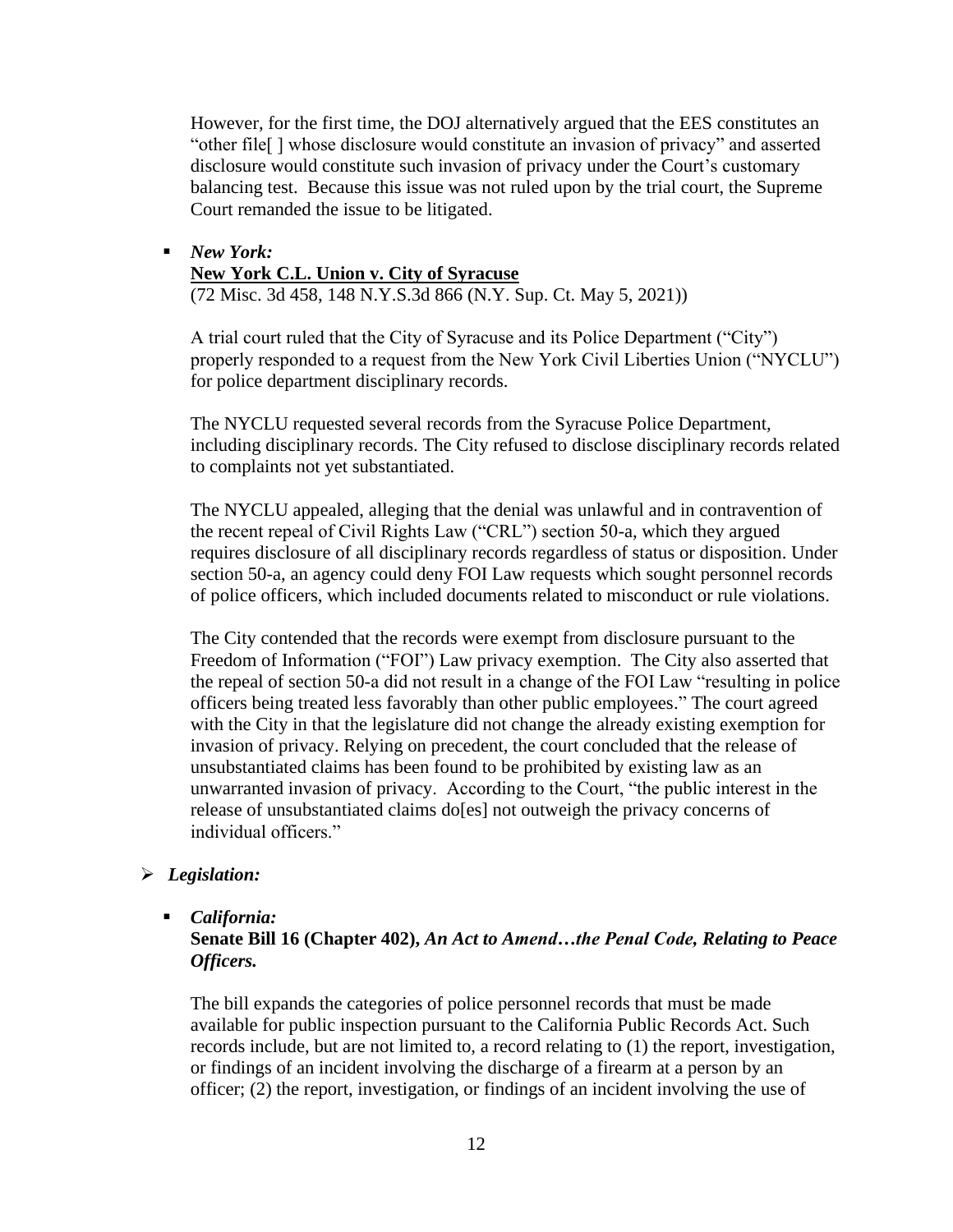force by an officer that resulted in death or great bodily injury; (3) a sustained finding involving a complaint that alleges unreasonable or excessive force; (4) an incident in which a sustained finding was made involving dishonesty by an officer directly relating to the reporting, investigation or prosecution of a crime; and (5) an incident in which a sustained finding was made that the officer made an unlawful arrest or conducted an unlawful search.

The bill requires agencies to redact certain information such as (1) personal data (e.g., officer's home address, telephone numbers, identities of family members); (2) the identity of whistleblowers, complainants, victims and witnesses; (3) medical, financial or other information of which disclosure is specifically prohibited by federal law or would cause an unwarranted invasion of personal privacy that clearly outweighs the strong public interest in records about possible misconduct and use of force by officers; and (4) where there is a specific, articulable, and particularized reason to believe that disclosure of the record would pose a significant danger to the physical safety of the officer, or another person.

The bill also permits an agency to redact a record (1) where the public interest served by not disclosing the information clearly outweighs the public interest served by disclosure of the information and (2) of an incident that is the subject of an active criminal or administrative investigation. In addition, the bill does not prohibit the public entity from claiming another exemption pursuant to any other federal or state law.

#### ▪ *Colorado:*

#### **Senate Bill 21-174,** *An Act Concerning Adoption of Written Policies by Law Enforcement Agencies for Constitutionally Required Peace Officer Credibility Disclosure Notifications***.**

The bill requires the state's Peace Officers Standards and Training Board to create and maintain a database, in searchable format to be published on its website, concerning peace officers who are subject to credibility disclosure notifications (i.e., credibility has been called into question).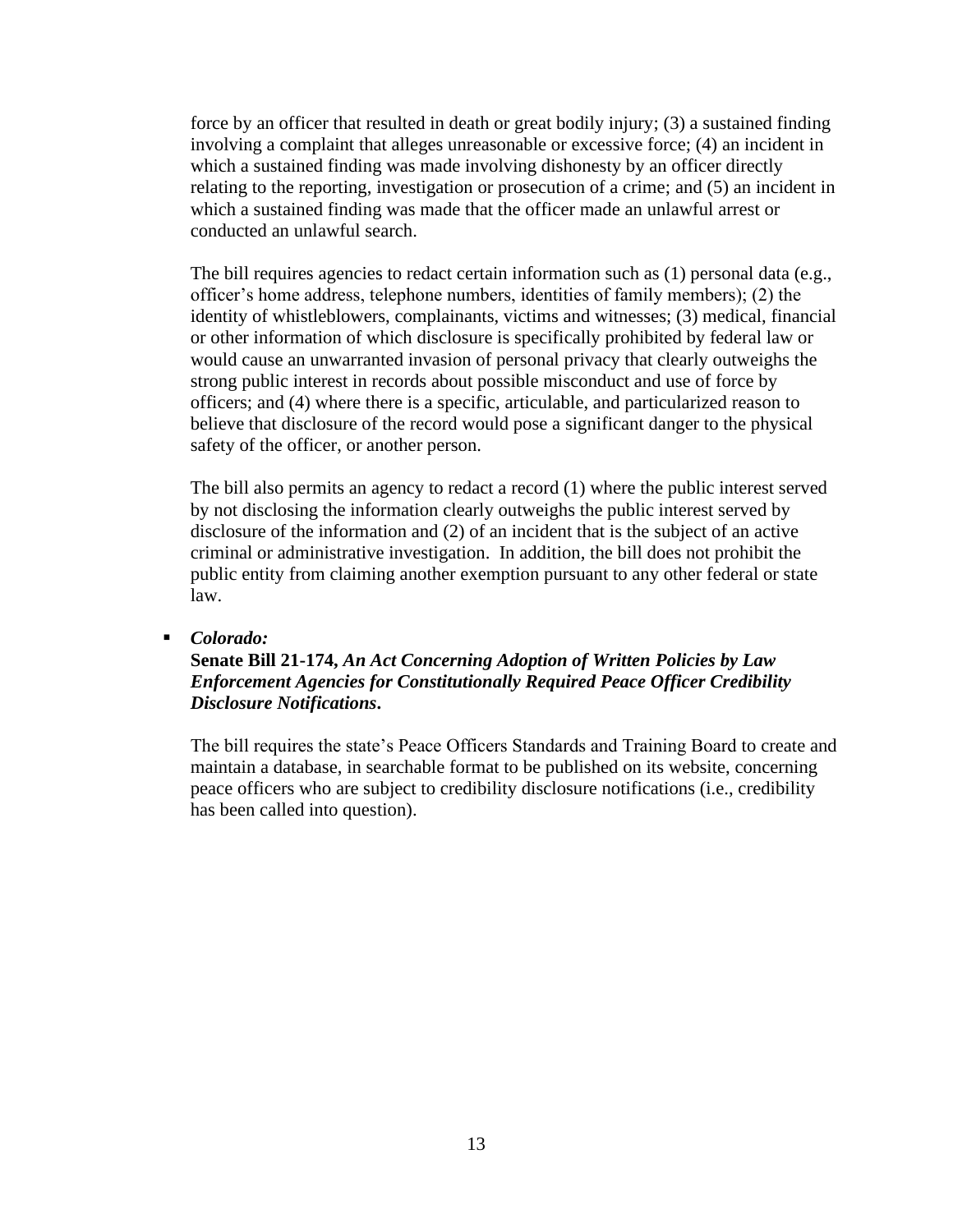#### ❖ **Records Maintained by a Law Enforcement Agency or Department of Corrections**

Below are summaries of court decisions and legislation concerning records maintained by a law enforcement agency or correctional facility:

#### ➢ *Litigation:*

#### ▪ *Connecticut:* **Drumm v. Freedom of Information Commission** (No. HHB-CV-21-60603380S, 2021 WL 4047111 (Aug. 13, 2021))

A court upheld the Final Decision of the Freedom of Information ("FOI") Commission ordering that the Madison, CT Police Department disclose the investigative file for a decade-old unsolved murder of a local woman.

In 2010, a woman was found dead outside her home in Madison, CT. Her death was declared a homicide and to date her murder remains unsolved. Ten years later, a records request was filed on behalf of the deceased woman's son. The police department denied the request and the requesters appealed to the FOI Commission.

At the hearing, the police department claimed that the entire investigative file was exempt from disclosure as records of a law enforcement agency not otherwise available to the public which were compiled in connection with the investigation of a crime. The police department contended that the disclosure of such records would not be in the public interest because it would be prejudicial to a prospective law enforcement action. However, the FOI Commission found that the police department failed to meet its burden of proof. The Commission found that the department could not identify a "prospective law enforcement action" and could only speculate that any law enforcement action would occur. The police department appealed.

The court affirmed, examining the question: How probable must a prospective law enforcement action be to satisfy the exemption? The court concluded that the exemption requires that a prospective law enforcement action be at least a "reasonable possibility," not a mere theoretical possibility. The court offered several factors to consider (non-exhaustive and no single factor being determinative): the length of time that has elapsed since the commission of the crime; the length of time that has elapsed since the law enforcement agency last obtained significant new evidence or leads; whether the agency classified the investigation as a cold case or the functional equivalent thereof; the number of investigators currently assigned to the investigation; the amount of time investigators currently commit to the investigation; whether the agency has a suspect and, if so, whether the agency's suspicion is supported by more than speculation; and whether advances in science or technology, such as advances in DNA analysis, may lead to new evidence or permit the fruitful reexamination of existing evidence. The police department has appealed the lower court decision.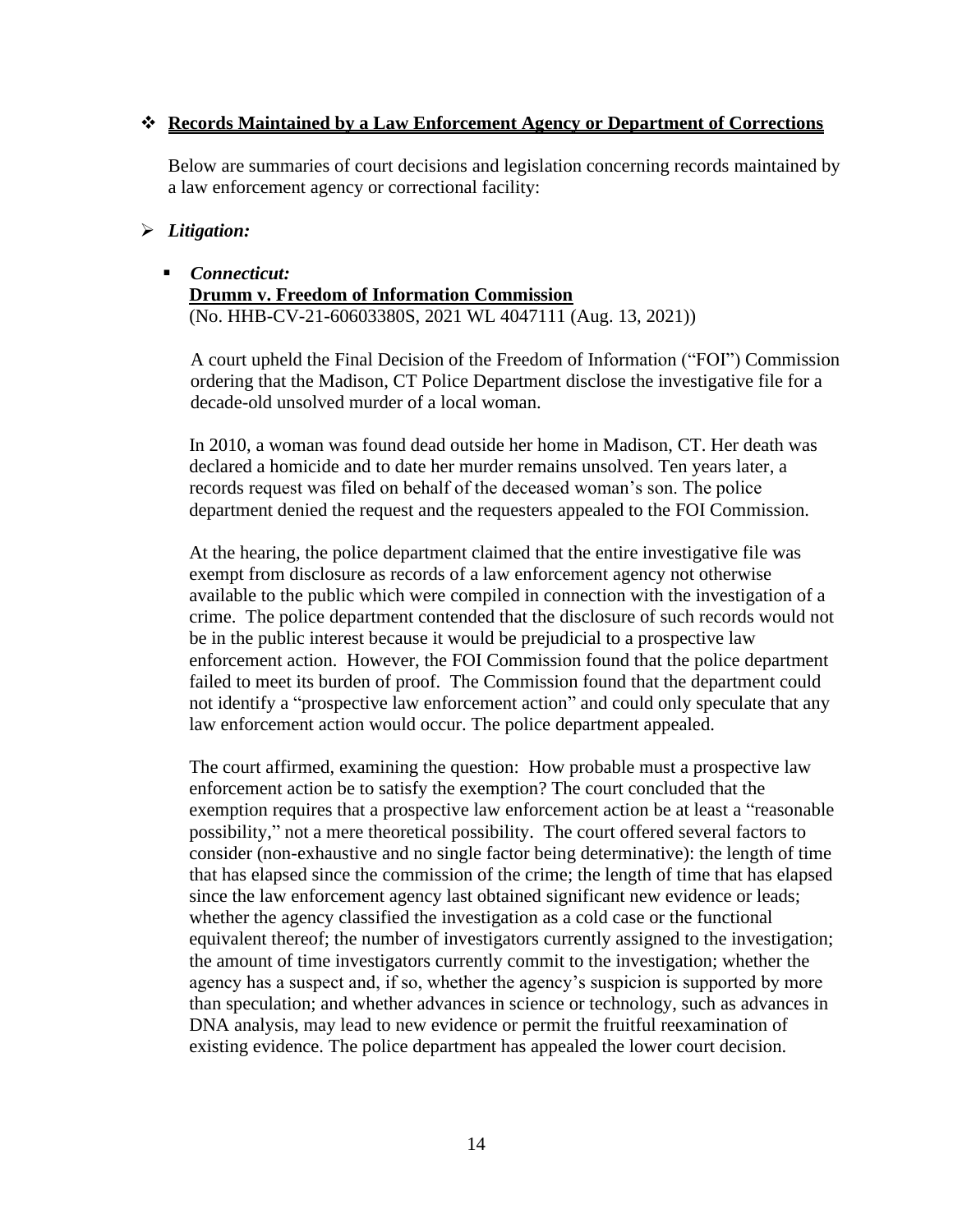■ *New Jersey:* **In re Attorney General Law Enforcement Directive Nos. 2020-5 and 2020-6** (246 N.J. 462, 252 A.3d 135 (June 7, 2021))

The New Jersey Supreme Court upheld an appellate court's ruling that the New Jersey Attorney General had the authority to issue two directives that call for the release of the names of law enforcement officers who commit disciplinary violations that result in the imposition of "major discipline", together with a summary of the misconduct and the sanction imposed. "Major discipline" is defined as termination, demotion, or suspension of more than five days.

After the killing of George Floyd on May 25, 2020 by a Minneapolis police officer, the Attorney General enacted two directives aimed at greater transparency in law enforcement disciplinary proceedings. Directive 2020-5 applies to all law enforcement agencies in New Jersey, including local police departments, while Directive 2020-6 applies to the State Police. Both directives encompass all findings of major discipline after January 1, 2020; however, Directive 2020-6 also applies to major discipline violations dating back twenty years.

Five groups representing state and local officers challenged the directives on multiple grounds in court, including that the directives conflict with the Open Public Records Act ("OPRA") exemption that protects the confidentiality of personnel records. An appellate court rejected these arguments and found that the Attorney General had the authority to enact both directives.

The Supreme Court agreed, finding that the Attorney General has broad authority over the general supervision of criminal justice in the state. This authority permits the Attorney General to issue the directives for current and prospective violations that result in major discipline. Additionally, the Court ruled that the exemption from disclosure of personnel records in the OPRA does not apply here because OPRA contains an exception to that exemption when personnel records are "required to be disclosed by another law…." Consequently, these records were required to be disclosed by another law and not exempt under the OPRA.

The Court remanded the case to consider whether the doctrine of promissory estoppel should preclude the disclosure of disciplinary records for cases that resolved up to twenty years before the directives were issued. Certain officers had argued that they relied on the promise their names would not be publicly released in resolving past disciplinary accusations.

#### ➢ *Legislation:*

#### ▪ *Virginia:*

**House Bill 2004 (Chapter 483),** *An Act…Relating to the Virginia Freedom of Information Act; Law-enforcement Criminal Incident Information; Criminal Investigative Files.*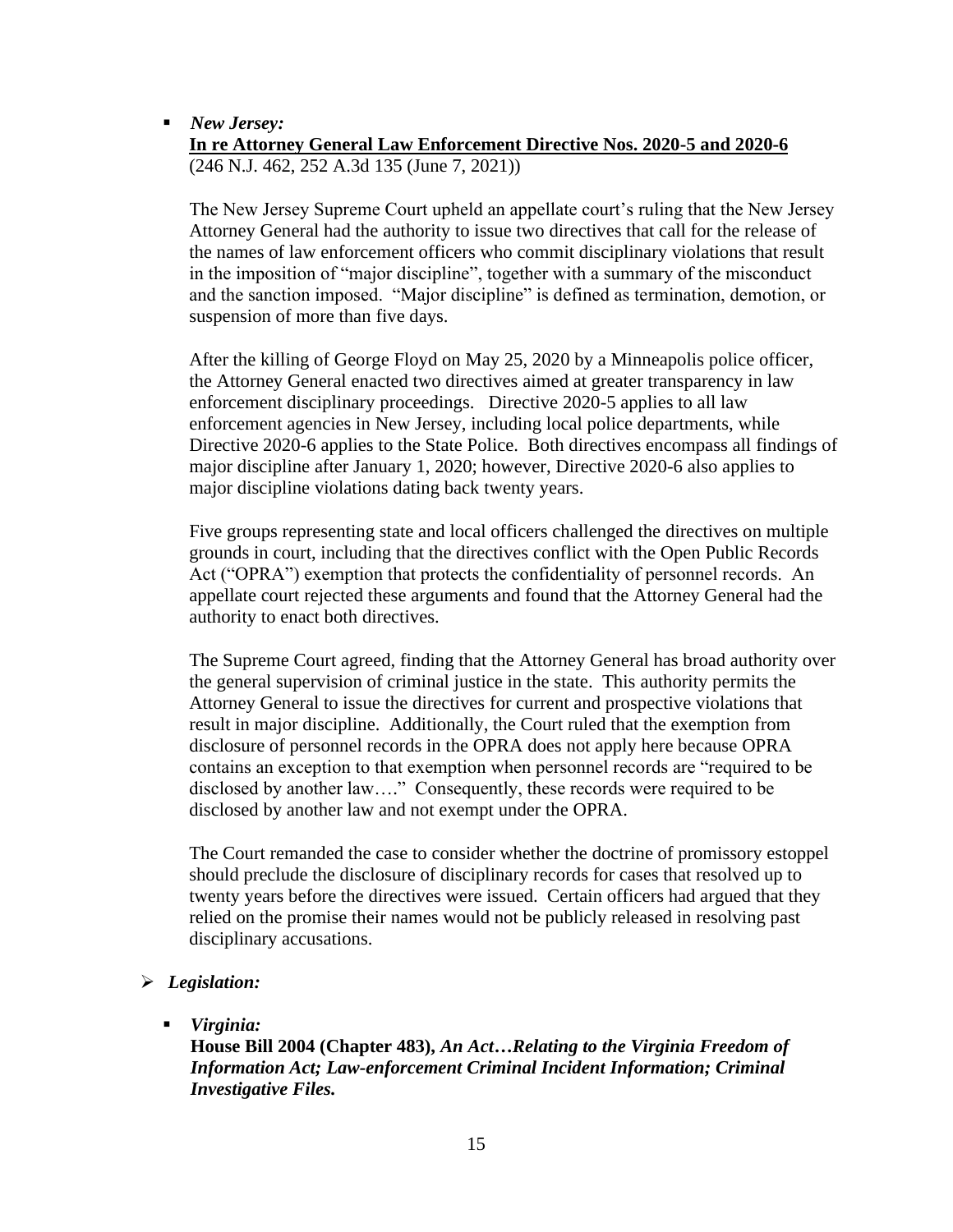Among other provisions, the bill adds "criminal investigative files" relating to a criminal investigation or proceeding that is not ongoing to the types of lawenforcement and criminal records required to be disclosed (with certain exceptions). Specifically, the bill provides that:

> All public bodies engaged in criminal law-enforcement activities shall provide the following records and information when requested in accordance with the provisions of this chapter… Criminal investigative files, defined as any documents and information, including complaints, court orders, memoranda, notes, initial incident reports, filings through any incident-based reporting system, diagrams, maps, photographs, correspondence, reports, witness statements, or evidence, relating to a criminal investigation or proceeding that is not ongoing.

"Ongoing" is defined as "a case in which the prosecution has not been finally adjudicated, the investigation continues to gather evidence for a possible future criminal case, and such case would be jeopardized by the premature release of evidence."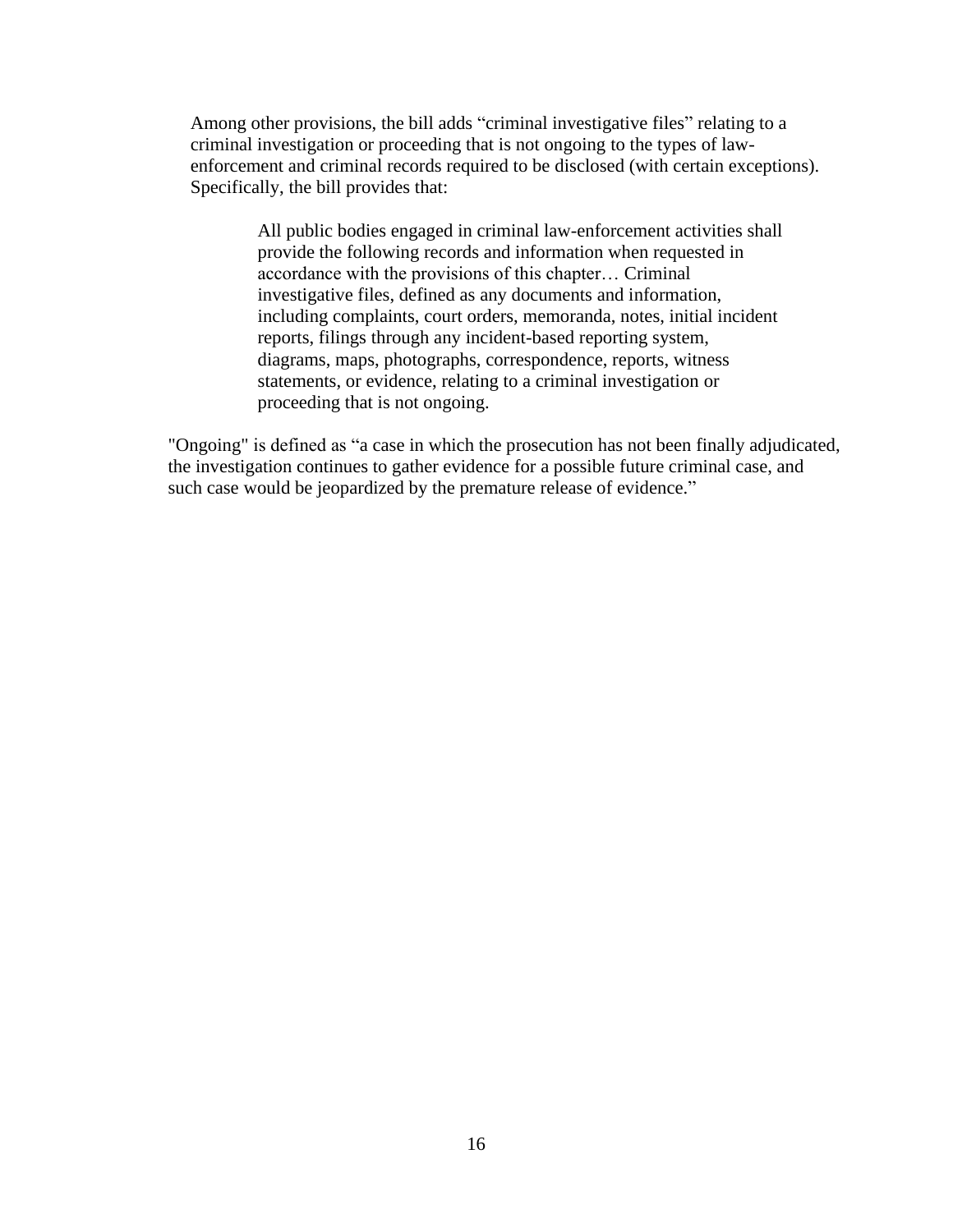#### ❖ **Access to Education Records**

Below are summaries of two court decisions concerning access to records maintained by public educational institutions:

#### ➢ *Litigation:*

▪ *Ohio:* 

**State ex rel. Cable News Network, Inc. v. Bellbrook-Sugarcreek Local Schools et al.** ((163 Ohio St.3d 314, 2020-Ohio-5149, 170 N.E.3d 748) (Nov. 5, 2020))

The Ohio Supreme Court held that the Ohio Student Privacy Act ("OSPA"), which precludes the release of information concerning any student attending a public school, applied to protect student records of adult former students, even posthumously.

The plaintiffs, seven local and national media organizations, petitioned for a writ of mandamus, seeking to compel the disclosure of certain school records, including disciplinary records, pertaining to Connor Betts under the Public Records Act ("PRA"). Connor Betts was an adult former student of Bellbrook High School who killed nine people and injured twenty-seven others in a mass shooting in Dayton, Ohio, before being shot and killed by police at the scene. The trial court denied the writ, ruling that the OSPA clearly prohibits the release of public-school records about adult former students without their consent, which makes such records exempt under the PRA.

Ohio's Supreme Court agreed with the lower court, noting that the OSPA must protect information of former students because it was enacted to bring Ohio's public schools into compliance with the Family Educational Rights and Privacy Act ("FERPA"). FERPA's definition of "student" includes any person with respect to whom the educational institution maintains education records or personally identifiable information. The Court stated that "[b]ecause an educational institution may maintain information on former students no longer attending the educational agency or institution, such former students fall under FERPA's protections."

The Court went on to say that because the legislature did not carve out a specific exception to the requirement that an adult student must provide written consent for release of personally identifiable information, the OSPA necessarily prohibits disclosure of such information after the death of an adult student.

▪ *Texas:*

### **Franklin Ctr. for Gov't v. Univ. of Texas System**

(No. 03-19-00362-CV, 2020 WL 7640146 (Tex. App. Dec. 22, 2020))

A Texas court of appeals declined to reach the issue of whether a lower court improperly relied on a claim that the Family Educational Rights and Privacy Act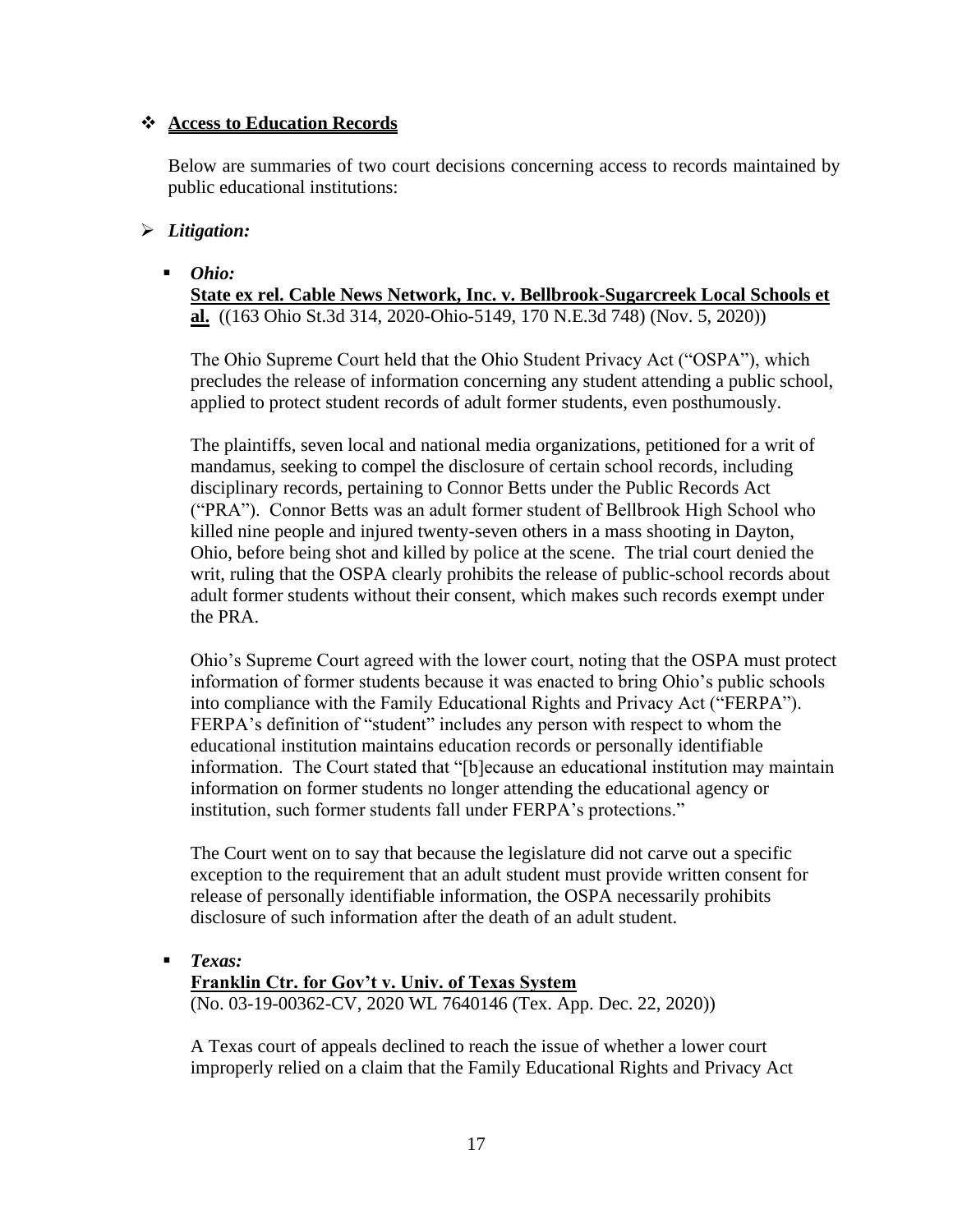("FERPA") permitted nondisclosure of records pertaining to an independent investigation into the University of Texas System ("UT System").

The Franklin Center for Government and Public Integrity appealed a lower court's summary judgment ruling in favor of the UT System that information requested by the Franklin Center related to an independent investigation into the UT System's admissions policies was exempt from disclosure under the Public Information Act ("PIA"). The appeals court reversed and rendered judgment that some of the requested documents are not exempt from disclosure.

In declining to consider the issue of whether any of the information at issue was exempt from disclosure under FERPA, the court reasoned that there was no issue for it to review. When the UT System submitted the records at issue to the Attorney General, it redacted all information it asserted was related to or identified students, in reliance on FERPA.

The appeals court noted that the U.S. Department of Education Family Policy Compliance Office advised the Attorney General that FERPA does not permit state and local educational authorities to disclose to its office, without parental or an adult student's consent, unredacted, personally identifiable information contained in education records for the purpose of its review in the open records ruling process under the PIA. The appeals court noted that it had previously held that determinations about disclosure of FERPA-protected information must be made by the institute from whom it is requested, "neither this Court, nor the trial court, nor the Office of the Attorney General of Texas is the proper entity" to interpret FERPA's application to an educational institution's records.

Because the records at issue were provided to the lower court with redactions to FERPA protected information, the court could not have made any determination about whether such information constituted information covered by FERPA. Because it was apparent that the trial court did not base its ruling on the applicability of FERPA, there was no issue for the appellate court to review.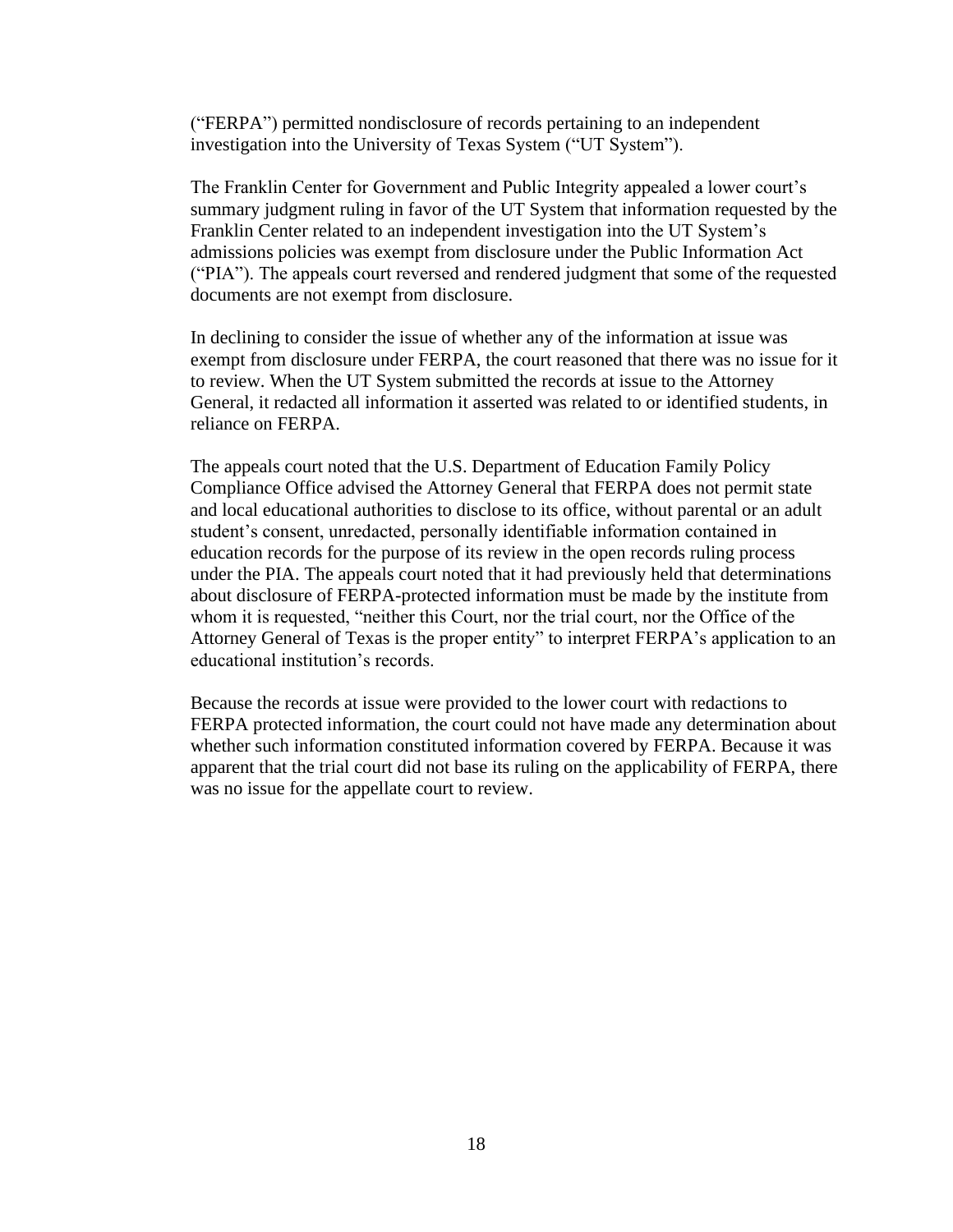#### ❖ **Access to Records Pertaining to Predecisional Deliberations**

Below are summaries of two court decisions from Pennsylvania concerning access to records maintained by public agencies wherein it was claimed that such records were exempt from mandatory disclosure by virtue of the predecisional deliberations exemption:

#### ➢ *Litigation*

### ▪ *Pennsylvania:*

**Payne v. Pennsylvania Dep't of Health**  (240 A.3d 221, Pa. Commw. Ct. 2020 (Sept. 15, 2020))

A court reversed a final decision of the Office of Open Records ("OOR") that affirmed the decision of the Pennsylvania Department of Health ("Department") to deny a request for the scores given by the Department's Office of Medical Marijuana ("MM Office") to an application for a medical marijuana grower-processor permit submitted by BC12, LLC ("BC12"). The court concluded that the records were not exempt, as concluded by the OOR, from mandatory disclosure under the "predecisional deliberations exemption" to the Right-to-Know Law ("RTKL").

Matthew Scott Payne, an attorney for BC12, requested the scores. The Department denied Payne's request, claiming the requested records were "predecisional deliberations" exempt from disclosure under the RTKL. Payne appealed to the OOR and subsequently to the court.

The court reversed the OOR, stating that the Department failed to meet its burden of establishing the records exemption. To establish the applicability of the predecisional exception to disclosure of the records, "an agency is required to show that the information is: (1) internal; (2) prior to agency decision or course of action; and (3) deliberative in character." The court concluded that the affidavit submitted to establish the applicability of the exemption failed to establish the required elements of the exemption. Only confidential deliberations are protected as "deliberative", and the Department had released many score sheets and final scores of successful and unsuccessful applications. Thus, the court was troubled by the claim that the scores were confidential. The court also found that the Department failed to show that a score or scores, as opposed to the evaluation committee's notes or comments, reveal the MM Office's deliberation or deliberative process.

The court ordered disclosure of the records and reminded the Department that if there are portions of the requested records that are exempt, such as notes or comments in addition to the scores, the proper remedy would be to release the records and redact those portions that contain exempt information.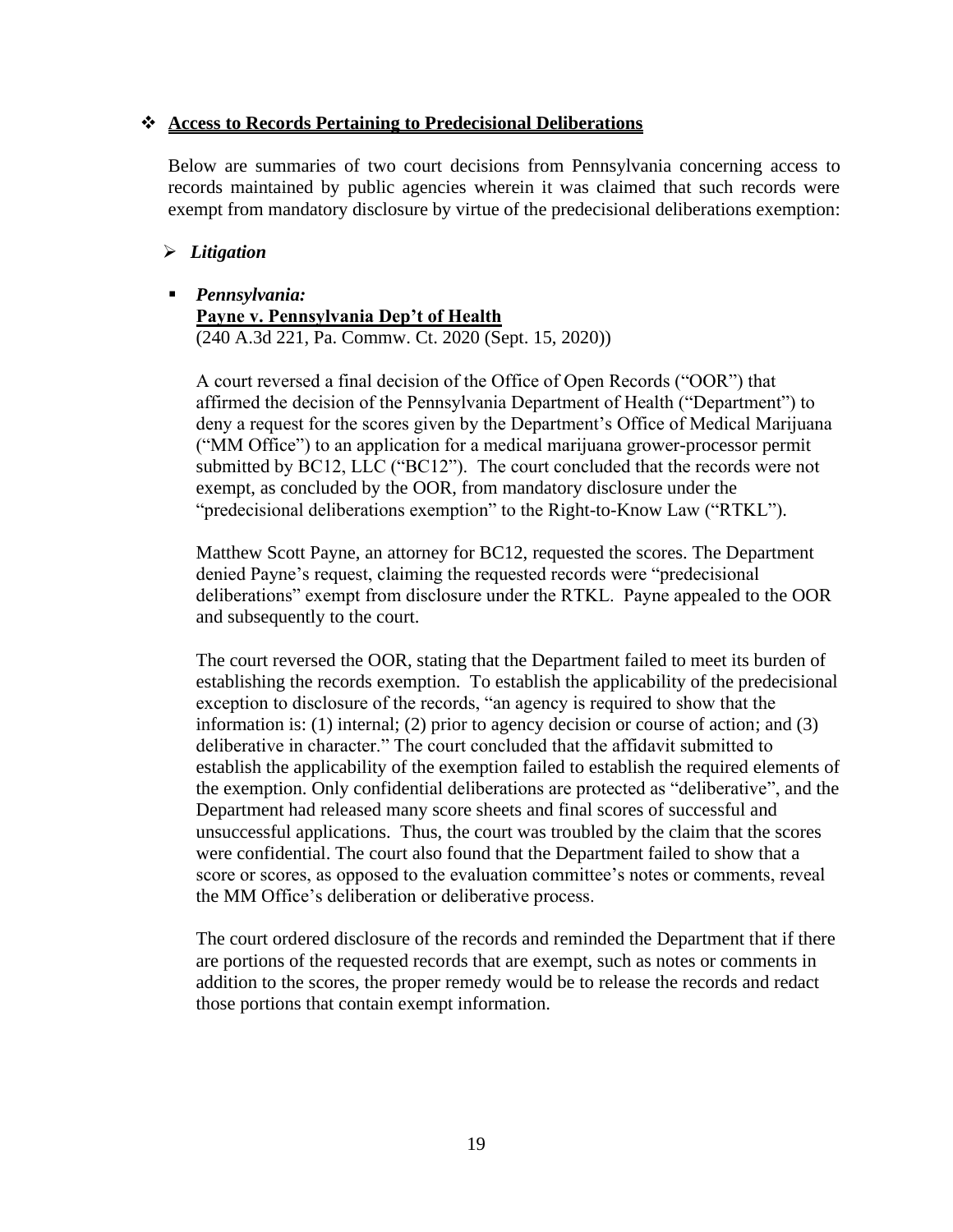# ▪ **Office of General Counsel v. Bumsted**

(247 A.3d 71, Pa. Commw. Ct. (Feb. 23, 2021))

The Commonwealth Court of Pennsylvania upheld a decision by the Pennsylvania OOR, ruling that the unsuccessful applications submitted to the Office of General Counsel ("OGC") for a vacancy on the Commonwealth Court are not necessarily exempt from disclosure under the RTKL.

The LNP Media Group, Inc., and one of its employees ("LNP") appealed the OGC's denial of a request for the applications of unsuccessful applicants for appointment to the Commonwealth Court. The OGC denied the request claiming that the applications of applicants not hired by an agency are exempt under the RTKL, and also that the OGC would not disclose records that reveal "the internal, predecisional deliberations of an agency, its officials or employees, or records used in such deliberations."

The court upheld the OOR, finding that the OGC failed to meet its burden. The court determined the plain language of the RTKL's exemption for applicants not hired is ambiguous as to whether it refers to judicial appointments. The court reviewed the definitions of "employee", "appointee", and "appointment", and determined that based on the common approved usage of those words, "the individuals who submitted applications for gubernatorial appointment are neither agency employees nor are they individuals who were not hired by an agency." As such, the exemption from disclosure for applicants not hired by an agency did not apply to such applicants.

Next, the court examined the RTKL's predecisional deliberations exception. According to the RTKL, an agency must establish three things in order to meets its burden under this exemption: (1) the information is internal to the agency; (2) the information is deliberative in character; and (3) the information is prior to a related decision, and therefore "predecisional." The agency must explain how the withheld information reflects or shows the deliberative process in which an agency engages during its decision-making.

The court noted that neither party contested that the applications at issue were reviewed and used prior to a related decision, and therefore the third prong of the exemption was satisfied. The court then ruled that these applications could be considered internal to the agency because although they were submitted by thirdparty applicants, the "OGC maintained the applications with [the] OGC and its designees." Since the applications were maintained internally by the OGC, it met its burden in satisfying the first prong of the test. Last, the court looked at whether the information was "deliberative in character." Upon review, the court agreed with LNP that applications are generally "factual in nature, not deliberative" and ruled that the OGC failed to establish its burden under the second prong.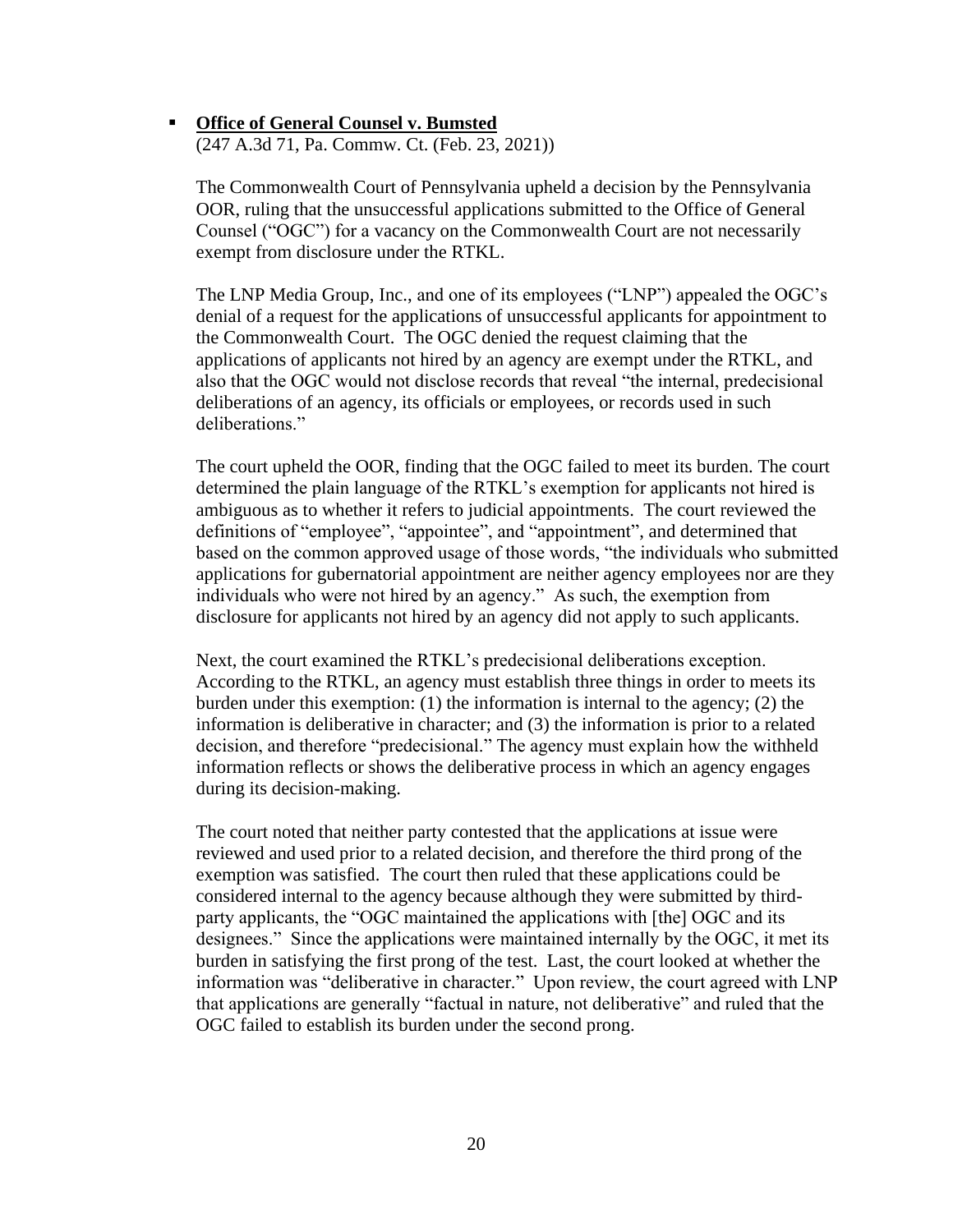#### ❖ **Other Noteworthy Litigation and Legislation**

The following cases, executive orders, and legislative proposals highlight noteworthy freedom of information successes, as well as restrictions to access:

#### ➢ *Executive Orders:*

In response to the COVID-19 pandemic, governors and local officials promulgated executive orders which impacted public records and open meetings laws. The Reporters Committee for Freedom of the Press [\(www.rcfp.org/covid19\)](http://www.rcfp.org/covid19) has summarized such measures: [https://docs.google.com/spreadsheets/u/1/d/e/2PACX-](https://docs.google.com/spreadsheets/u/1/d/e/2PACX-1vTyXoIXl2whyI9akO7WT5tL9dzUdwOfFJZC9K-DHu1C7JhmD-R5QM4EMe2k9gmBrY5c3-P08qhs8ijW/pubhtml)[1vTyXoIXl2whyI9akO7WT5tL9dzUdwOfFJZC9K-DHu1C7JhmD-](https://docs.google.com/spreadsheets/u/1/d/e/2PACX-1vTyXoIXl2whyI9akO7WT5tL9dzUdwOfFJZC9K-DHu1C7JhmD-R5QM4EMe2k9gmBrY5c3-P08qhs8ijW/pubhtml)[R5QM4EMe2k9gmBrY5c3-P08qhs8ijW/pubhtml](https://docs.google.com/spreadsheets/u/1/d/e/2PACX-1vTyXoIXl2whyI9akO7WT5tL9dzUdwOfFJZC9K-DHu1C7JhmD-R5QM4EMe2k9gmBrY5c3-P08qhs8ijW/pubhtml).

#### ➢ *Access to Public Records when Agency Impacted by a Catastrophe:*

▪ *Texas:*

**Senate Bill 1225,** *An Act Relating to the Authority of a Governmental Body Impacted by a Catastrophe to Temporarily Suspend the Requirements of the Public Information Law*.

The bill allows a governmental body impacted by a catastrophe to suspend the requirements of the Public Information Law. A "catastrophe" is defined as "a condition or occurrence that directly interferes with the ability of a governmental body to comply with the requirements of [the Public Information Law]...."

### ➢ *Adequacy of Search Conducted to Identify Responsive Records and Format of Public Record:*

▪ *Illinois:*

**Sherrod v. City of Kankakee** (2020 IL App (3d) 190374-U, 2020 WL 4346851 (July 29, 2020))

A public agency complies with a Freedom of Information ("FOI") Act request when it demonstrates that it conducted a search reasonably calculated to discover responsive records and when it provides a copy of the requested record in the format available to the agency.

The requester, Antonio Sherrod, was found guilty and received two consecutive life sentences in a murder case. While incarcerated, Sherrod filed several FOI requests seeking records related to the case, including certain video surveillance footage. The City identified and provided records responsive to some of the requests, including certain video footage. The City notified Sherrod that the video, on a VHS tape, would be converted to a DVD. Mr. Sherrod requested the footage be sent on VHS. The City declined and sent Sherrod the DVD.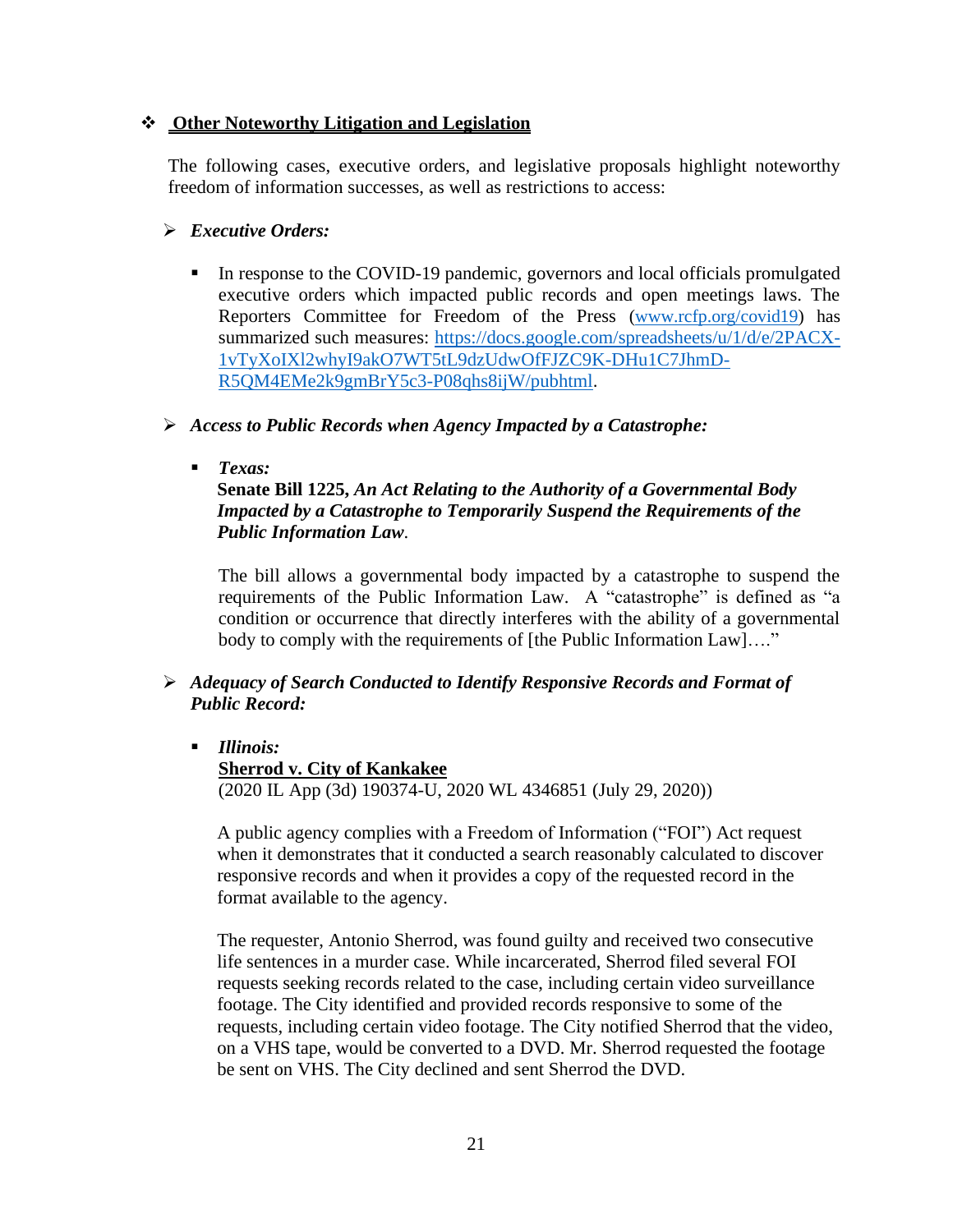Sherrod filed a complaint seeking declaratory relief. Sherrod argued that the City failed to adequately search for and provide all responsive records; and that the City failed to properly respond to his request for a copy of the video by providing it to him in DVD format rather than VHS.

On a motion to dismiss, the City argued that it "performed a reasonable search" and that the claim that the City failed to provide the video footage was moot in that it had provided such video via DVD. The court granted the motion to dismiss on the basis that the City provided all responsive records, and that the City conducted an adequate search. Sherrod appealed.

The appellate court affirmed. The question before the court was "whether the search was reasonably calculated to discover the requested documents, not whether it actually uncovered every document extant.…Mere speculation that uncovered documents may exist does not undermine the finding that the agency conducted a reasonable search for them." The court highlighted the affidavit submitted in support of the motion which detailed the departments search for responsive records. The court also noted that no counter affidavit had been submitted by Sherrod.

In addition, the appellate court noted that the City demonstrated it could not copy the video to VHS and that Sherrod did not submit any counter affidavit. Moreover, the City provided the record requested in the format available, thereby complying with the requirements of the FOI Act.

#### ➢ *Attorney-Client Privilege Exemption:*

▪ *Maryland:*

#### **Gov't Accountability & Oversight, P.C. v. Frosh**

(No. 2602, Sept. Term, 2019, 2021 WL 785797 (Md. Ct. Spec. App. Mar. 1, 2021))

The court ruled that portions of an application for legal services submitted by the Office of the Attorney General for the state of Maryland (the "OAG") to the State Energy and Environmental Impact Center at the New York University School of Law (the "Impact Center"), are exempt from disclosure pursuant to the attorneyclient privilege.

A public interest organization submitted a Public Information Act ("PIA") request to the OAG for communications between the OAG and the Impact Center. The OAG provided much of the requested records, albeit with redactions. The OAG claimed that the redacted information was exempt from disclosure pursuant to the attorney-client privilege.

Among the records provided was a redacted copy of an application submitted by the OAG to the Impact Center. The Impact Center offers direct legal assistance to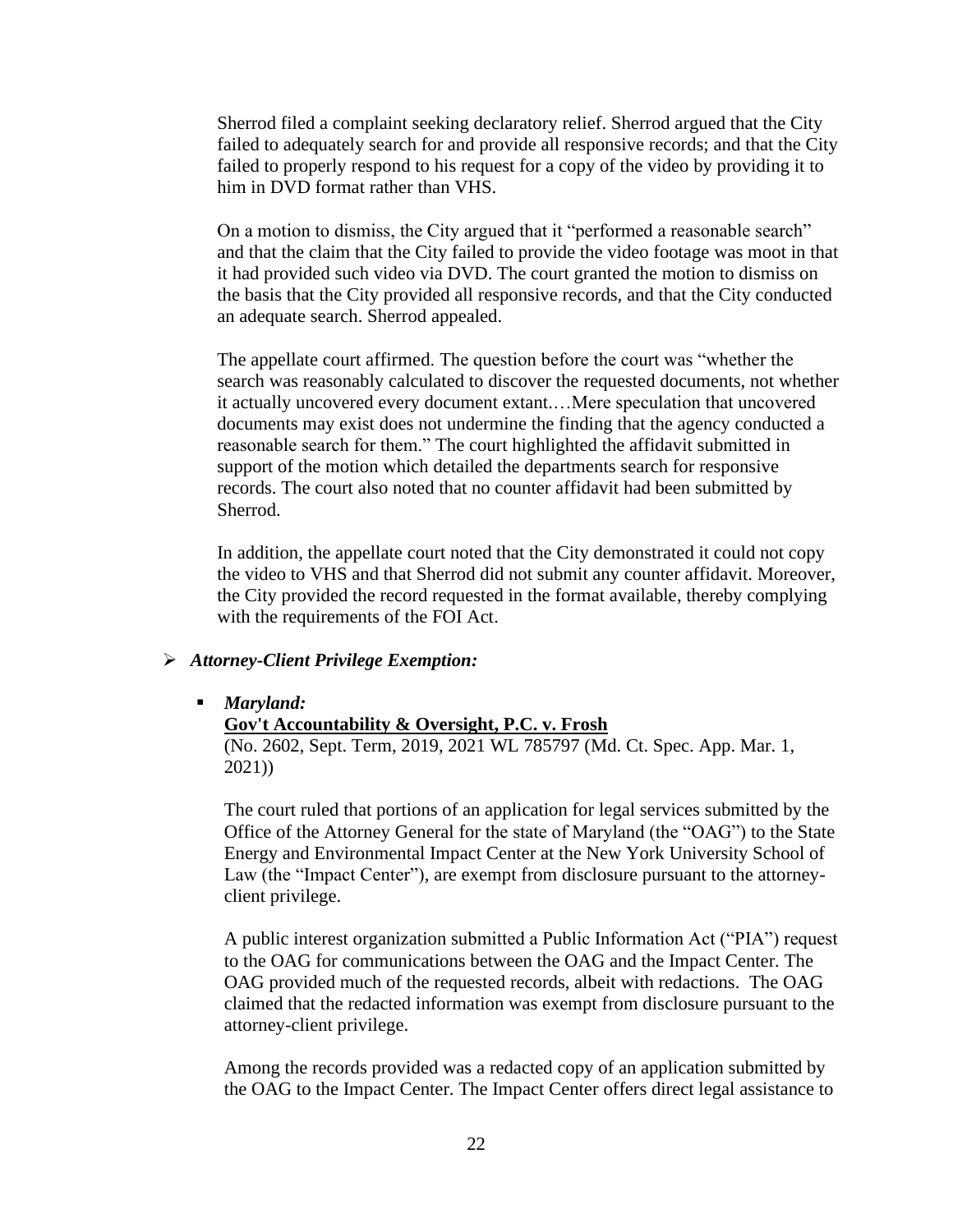state attorneys general, and funding to recruit and hire New York University fellows to work as special assistant attorneys general. The Impact Center instructed interested attorneys general to prepare an application that described the needs of their respective offices and how additional support would advance their work on behalf of their constituents. The OAG of the State of Maryland applied and was selected for a fellow. The Impact Center also undertook to provide pro bono counsel to the OAG.

The OAG explained that the redacted portions related to professional advice and to the subject-matter about which advice was sought, as well as information about the OAG's litigation strategy. It added that, although it "did not yet have an attorney-client relationship with the Impact Center at the time [of the application], the attorney-client privilege extends, under Maryland law, to confidential preliminary discussions before the attorney-client relationship is formed concerning the subject matter about which legal advice is sought."

The public interest organization appealed the partial denial. The lower court agreed with the OAG that the redacted information was protected by the attorneyclient privilege, concluding that the attorney-client privilege applied because the redacted portions related to the OAG's reasons for seeking legal assistance, dealt with the nature of potential services to be provided, and strategies to be implemented. The court also agreed that the attorney-client privilege may apply to communications that occur prior to the establishment of a formal attorney-client relationship.

The appellate court affirmed, concluding that the redacted portions are privileged in that they are "preliminary communications made between a client and its prospective counsel while seeking legal assistance." The court concluded that the OAG and Impact Center met the requirements for an attorney-client relationship in that the OAG clearly sought legal advice and assistance from the Impact Center. The court noted that in the application the OAG explained its interest in retaining the Impact Center with respect to environmental protections and that it sought legal advice from attorneys with such professional competence. Moreover, the OAG did not consent to any waiver of the privilege (by disclosing a redacted copy) and asserting the privilege. Additionally, the court found that the redacted information contained in the application pertained to legal advice or assistance and was made with the intention of confidentiality, including potential legal strategies, reasons for seeking legal assistance, and potential claims the OAG would pursue with the resources available.

#### ➢ *Legislative Records:*

▪ *Kentucky:* **Chapter 160 (House Bill 312),** *An Act Relating to Public Records*.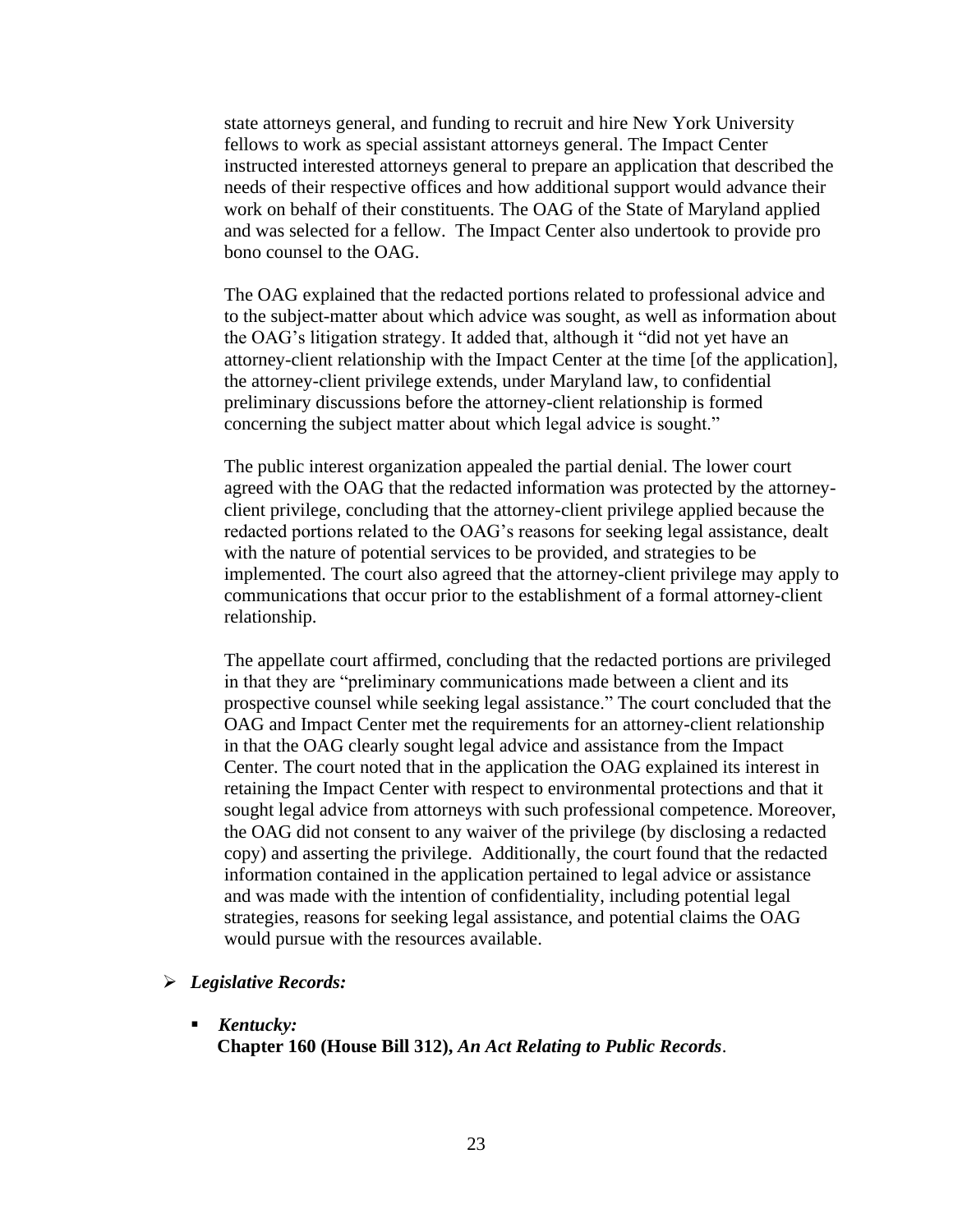The bill limits access to certain records in the custody of the Legislative Research Commission or the General Assembly. Under the bill, if a request for such records is "made to the director of the Legislative Research Commission, those records shall not be subject to disclosure. A request for review of the denial of the disclosure shall be made to the Legislative Research Commission, which shall issue its decision…. That decision shall be final and unappealable."

#### ➢ *Metropolitan Transportation Open Data Act:*

■ *New York:* 

**Chap. 482 (S.4625-A/A.1442-B),** *An Act to Amend the Public Authorities Law, in Relation to Enacting the Metropolitan Transportation Authority Open Data Act.*

The bill enacts the Metropolitan Transportation Authority ("MTA") Open Data Act and establishes requirements for the reporting of MTA data online. "Data" is defined in the bill as:

> final versions of statistical or factual information that (i) are in alphanumeric form reflected in a list, table, graph, chart or other non-narrative form, that can be digitally transmitted or processed; (ii) are regularly created or maintained by or on behalf of the metropolitan transportation authority, its subsidiaries and affiliates and are controlled by such entities; and (iii) record a measurement, transaction or determination related to the mission of the metropolitan transportation authority, its subsidiaries and affiliates. The term "data" shall not include image files, such as designs, drawings, photos, or scanned copies of original documents; provided, however, that the term "data" shall include statistical or factual information about image files and geographic information system data.

#### ➢ *Record Retention:*

▪ *South Carolina:* **Ballard v. Newberry County** (854 S.E.2d 848 (S.C. Ct. App. 2021) (Jan. 13, 2021))

A court of appeals held that there is no private right of action for a citizen to bring a civil lawsuit against a public body under the Public Records Act ("PRA") for inadvertently destroying public records, and the Freedom of Information ("FOI") Act is not violated when a public agency fails to retain public records.

After the filing of a FOI Act request, it was discovered that a local county had inadvertently destroyed emails and text messages as a result of a computer crash. The requester filed suit and alleged that the county violated the PRA and FOI Act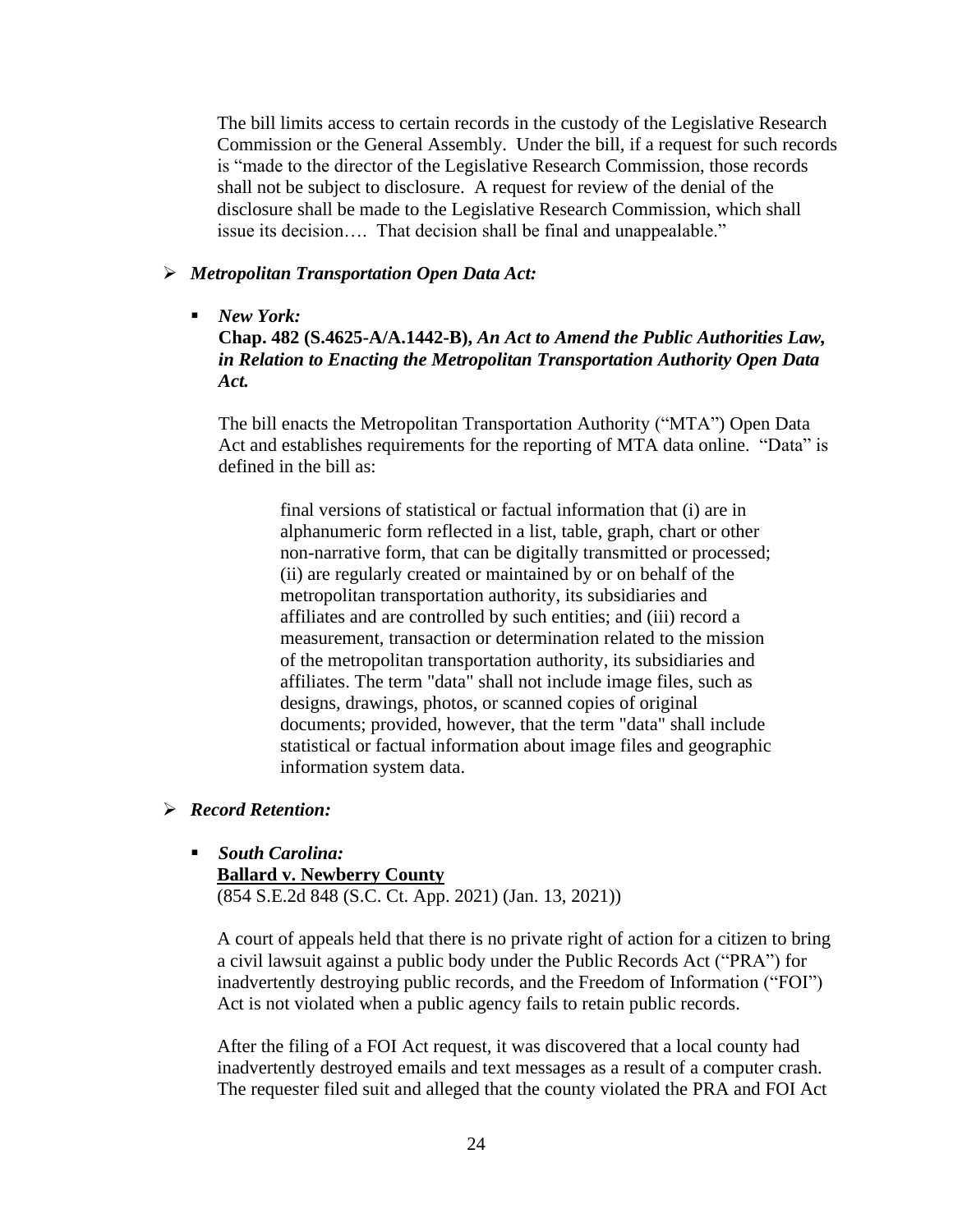for failing to retain some public records. A lower court found that a private citizen, however, could not bring a civil suit claiming a violation of the PRA, but that the failure to retain the records at issue did constitute a violation of the FOI Act.

The appellate court agreed that there is no civil cause of action for violating the PRA but disagreed that a public agency violates the FOI Act when it fails to retain public records. The court noted that the PRA contains criminal enforcement provisions (e.g., making it a crime to remove, deface, or destroy a record), but the PRA grants no interested party the right to enforce the Act by bringing a civil action. Moreover, no such right is implied either. The court cited precedent wherein the courts have refused to recognize implied rights of action in statutes that describe the government's basic structure and operation. The court also recognized that it is the PRA and not the FOI Act that requires public bodies to manage (e.g., archive and maintain) their public records; and therefore, the requester's claim that the FOI Act was violated by failing to retain the records at issue failed.

#### ➢ *Records Relating to Applicants for Public Employment:*

▪ *Colorado:* 

#### **Prairie Mountain Publ'g Co., LLP v. Regents of Univ. of Colorado** (2021 COA 26, 2021 WL 822011 (Mar. 4, 2021))

A lower court erred in interpreting the Colorado Open Records Act ("ORA") and the Open Meeting Act to require disclosure of records pertaining to six finalists interviewed by the University of Colorado Board of Regents ("Regents") in its search to replace the University's president, concluding that the Regents was within its right to only disclose records pertaining to the single individual it publicly identified as a "finalist" and ultimately voted to appoint as the president.

After the president announced his retirement, the Regents engaged an outside firm to vet hundreds of applications. The firm vetted the applications and narrowed the list of potential candidates for interviews by the Regents. The Regents interviewed six candidates, and publicly announced one finalist. The one finalist was further vetted, and ultimately the Regents voted to appoint the candidate as president.

A newspaper requested the names and application records of the six candidates interviewed. The University refused to provide responsive records, and the newspaper sued. The lower court ordered disclosure. The University appealed and the appellate court reversed.

On appeal, there was agreement between the parties that disclosure is required only with respect to finalists. However, the issue before the court was who constituted a "finalist" under the ORA. The ORA defines a "finalist" as "an applicant or candidate for an executive position as the chief executive officer of a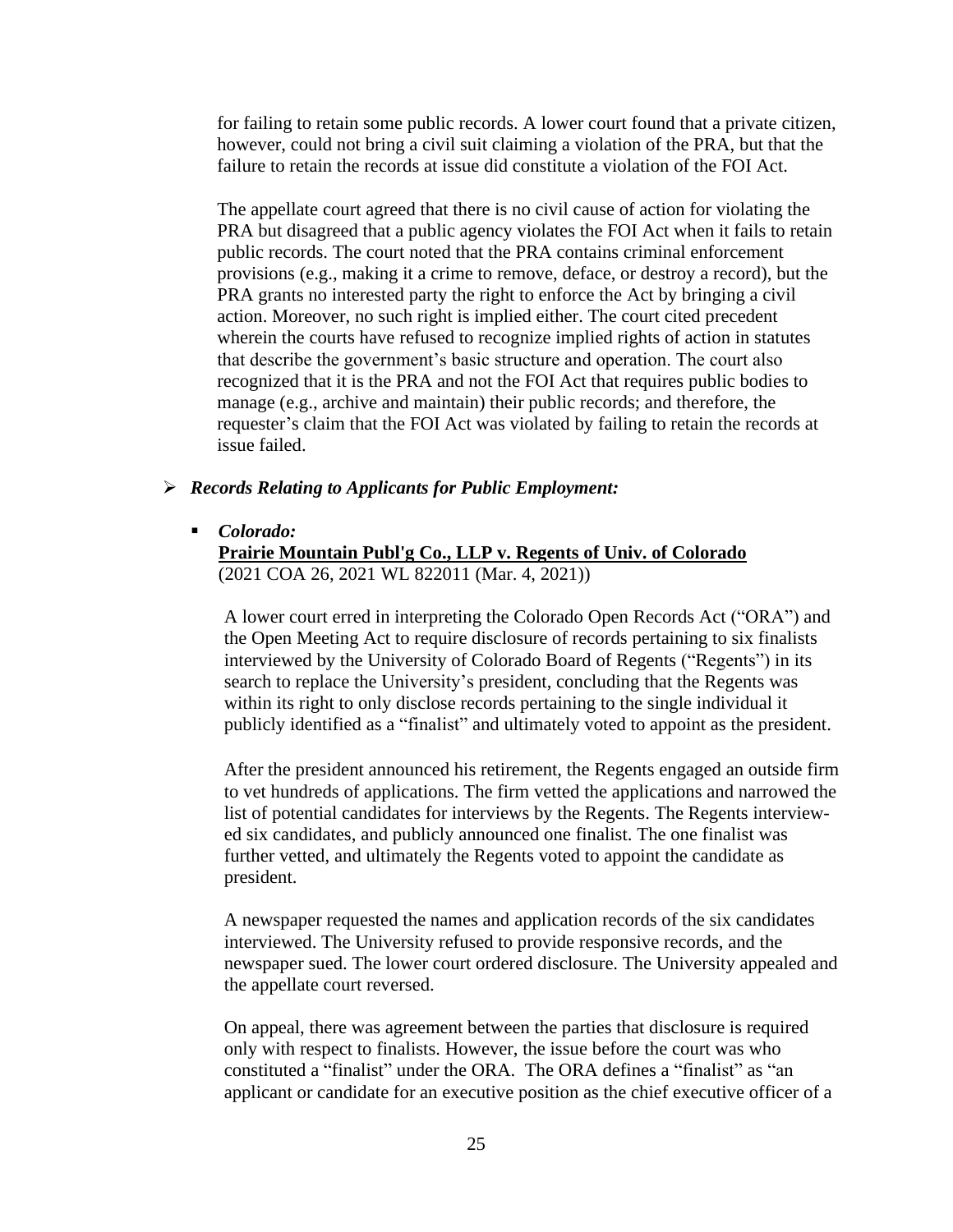state agency, institution, or political subdivision or agency thereof *who is a member of the final group of applicants or candidates made public* pursuant to [statute], and if only three or fewer applicants or candidates for the chief executive officer position possess the minimum qualifications for the position, said applicants or candidates shall be considered finalists" (emphasis added). The court concluded, that by the statute's plain language, a finalist is "a person who is disclosed by the appointing entity as a finalist— who is 'made public'."

The appellate court called this language "confusing and perhaps circular" in that the statute allows the agency "to structure its appointment process to require disclosure of only the single person [it] intends to appoint." However, the appellate court advised that it is not the job of the courts to "step in and write what some may consider to be better statutes more attuned to concepts of open government."

Therefore, the appellate court held that the lower court "overstepped its bounds in re-writing the ORA to provide that the [Board of Regents] had a mandatory legal duty to disclose the records of the six interviewees." The court concluded that only one individual was a finalist and therefore the university acted within its right to decline to disclose records pertaining to the other interviewees.

#### **House Bill 21-1051,** *An Act Concerning Publicly Available Information About Applicants for Public Employment.*

The bill provides that records submitted by or on behalf of an applicant or candidate for an executive officer position who is not a finalist, as defined by statute, is exempt from disclosure. The bill, however, requires that the public agency allow public inspection of the demographic data of a candidate who was interviewed by the agency, or search committee for an executive position, but is not named as a finalist.

#### ➢ *Residency Requirement:*

#### ▪ *Kentucky:* **Chapter 160 (House Bill 312),** *An Act Relating to Public Records*.

Under the bill, access to public records is limited to a "resident of the Commonwealth" of Kentucky, defined as: "(a) An individual residing in the Commonwealth; (b) A domestic business entity with a location in the Commonwealth; (c) A foreign business entity registered with the Secretary of State; (d) An individual that is employed and works at a location or locations within the Commonwealth; (e) An individual or business entity that owns real property within the Commonwealth; (f) Any individual or business entity that has been authorized to act on behalf of an individual or business entity…or (g) A news-gathering organization…."